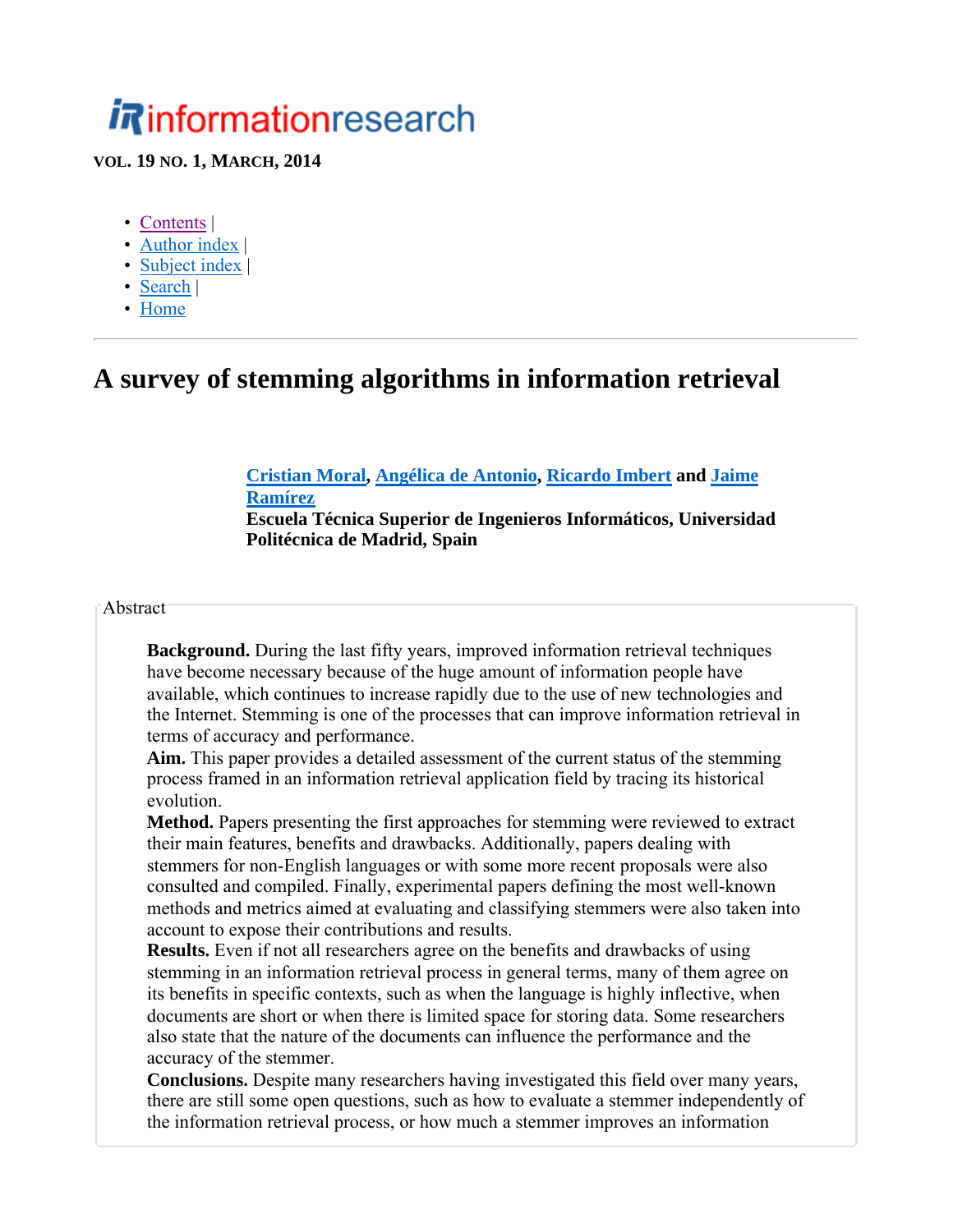retrieval application in terms of speed. As a summary, some guidelines are also provided to help readers to determine which is the best stemmer for their needs and the tasks they have to carry out.

**CHANGE FONT**

# **Introduction**

During recent decades, there has been a huge growth in the volume of data generated around the world. The trend began around fifty years ago when the research community experienced the first explosion of scientific publications coming from many different domains (Luhn, 1957), later boosted by the arrival and the subsequent socialization of the Internet. The need to allow researchers to find information among these big collections of data promoted the implementation of some mechanisms to support the task (Bell and Jones, 1979). Today, these mechanisms are part of the information retrieval process (Baeza-Yates and Ribeiro-Neto, 1999; Manning, Raghavan, and Schütze, 2008), which is a full, extensive, and specialized field of research in information technology.

The main objective of information retrieval is to automatically analyse and treat documents to extract some measures and relevant data allowing users to easily meet, as well as possible, their *information need*. By information need we mean a high level concept that encompasses not only direct questions (e.g., What is stemming?), but also searches for documents referring to a term or set of terms that can be very specific (e.g., stemming) or abstract search expressions reflecting that the user is not sure about what s/he is looking for (e.g., algorithm to find words' roots). These direct questions, terms and expressions are called *queries* and they represent the user's input to the system. The output answer is generally a document title or a set of document titles, which can be ranked according to a matching rate between the documents and the query calculated during the process. This process is a pipeline of independent but complementary tasks that uses as input a *corpus of documents* and a user's query, and returns as output a set of measures showing how well each and every document answers the information need posed by the user.

One of the first steps in the information retrieval pipeline is stemming (Salton, 1971). A stemming algorithm, or *stemmer*, aims at obtaining the stem of a word, that is, its morphological root, by clearing the affixes that carry grammatical or lexical information about the word. In both cases, these affixes do not modify the concept the word is related to as the semantic informality has been proven in the literature, especially in languages that are highly inflective (Popovic and Willett, 1992) and in short documents (Krovetz, 1993), in terms of *recall* and *precision*.

In this paper we provide a review of the evolution and state of the art of stemming algorithms in the last forty-five years, covering not only the functioning of the most well-known and used algorithms for this task (Smirnov, 2008), but also analysing evaluations conducted and results obtained by many researchers through experimentation. We describe which evaluation metrics have been proposed and which of them have allowed the experts to classify and compare different approaches. We complete the survey including some more recent proposals to improve the process. We finally dissect some algorithms that stem in languages different to English, relying on the same principles but adapting the process to the singularities of each of these languages.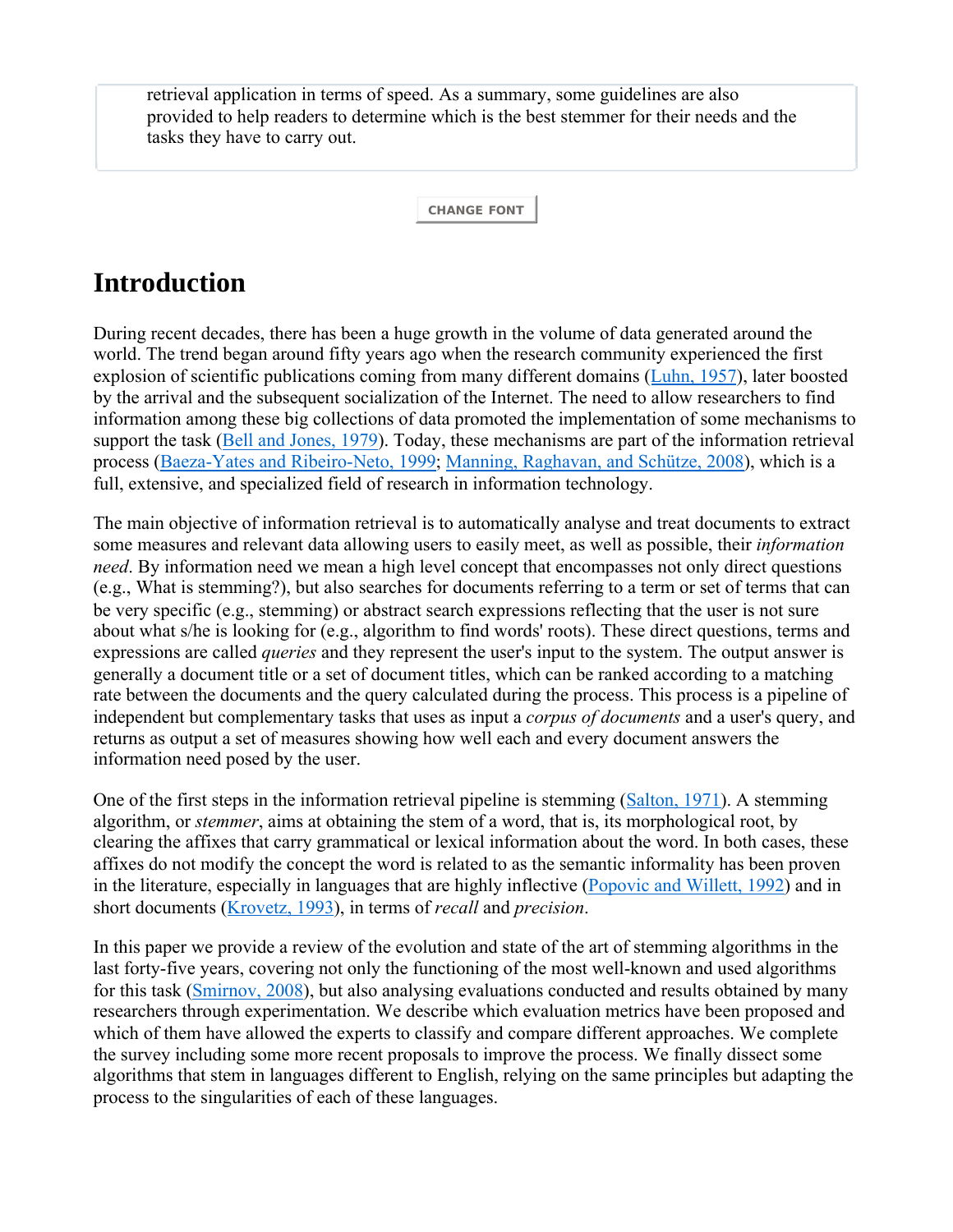# **Stemming algorithms: purpose**

A stemming algorithm, or stemmer, has three main purposes. The first one consists of clustering words according to their topic. Many words are derivations from the same stem and we can consider that they belong to the same concept (e.g., *drive*, *driven*, *driver*). These derivations are generated through appended affixes (prefixes, infixes, and/or suffixes) but, in general, and more specifically in English, only suffixes are considered, as generally prefixes and infixes modify the meaning of the word, and stripping them would lead to errors of bad topic determination (Hull, 1996). Some exceptions to this occur in very *inflective languages* like German and Dutch (Kraaij and Pohlmann, 1994), or in documents belonging to some specific topics, like medicine or chemistry, where prefixes and suffixes maintain the concept of the word. Among these suffixes two types of derivations can be considered (Krovetz, 1993). In the first case, *inflectional* derivations reflect grammatical information, related to the gender, number, case, mood or tense. These derivations do not provoke a change in the *part-of-speech* of the original word (that is the linguistic category of the word, e.g., noun, verb or adjective) nor in its meaning. On the contrary, *derivational* suffixes deal with the creation of new words based on an existing word, with which it can share the meaning or not (e.g., words terminating in *-IZE*, *-ATION*, *-SHIP*). Stripping these suffixes from a derived word allows its stem to be obtained, which is nearly its morphological root, and then thematically related words can be identified by matching their stems.

The second purpose of a stemmer is directly related to the information retrieval process, as having the stems of the words allows some phases of the information retrieval process to be improved, among which we can highlight the ability to index the documents according to their topics, as their terms are grouped by stems (that are similar to concepts) or the expansion of a query to obtain more and more precise results. The expansion of the query allows it to be refined by replacing the terms it contains with their related topics that are also present in the collection, or by adding these topics to the original query. This adaption can be done automatically and transparently to users or the system can propose one or more improved formulations of the query to users letting them decide if any of them is more specific and defines better their information needs. Even if interactive query expansion is better in principle because the user has more feedback on what is happening, typically it cannot be done directly with the result of stemming, as stems usually are not understandable by humans (Voorhees, 1994).

Finally, the *conflation* of the words sharing the same stem leads to a reduction of the dictionary to be taken into account in the process, as the whole vocabulary contained in the input unprocessed collection of documents can be reduced to a set of topics or stems. This leads to a reduction of the space needed to store the structures used by an information retrieval system (like the index of termsdocuments) and then also lightens the computational load of the system.

# **Classical approaches**

The process of conflating words has been widely investigated during recent decades and, in general terms, two main approaches have been adopted. The first one is an algorithmic-based approach where no linguistic considerations, such as gender, number or verbal tense, are considered. These stemmers work on the base of a set of rules defining if a suffix has to be removed or not, depending on some conditions. As no linguistic consideration is taken into account, in many cases the resulting stem is not a well-formed word (sometimes it is not even a recognizable word) and then it is empty of meaning. Depending on the task, this can be invisible for users, as the resulting stems are not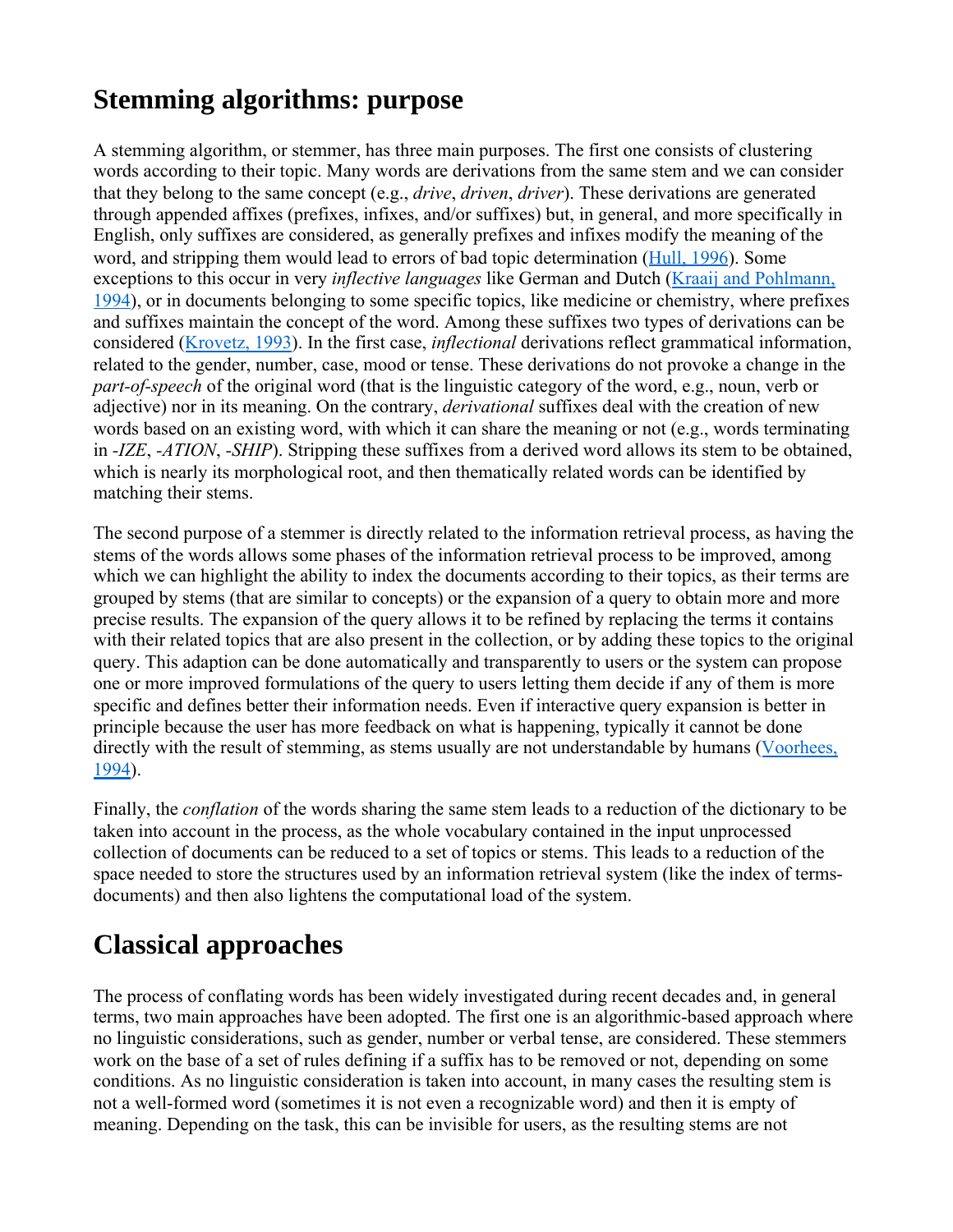presented to them (e.g., when indexing documents by concepts) or it can be a drawback, as the user is not able to understand the extra information given by the system (e.g., query expansion). Then, when the undertaken task requires meaningful output stems, a different approach has to be chosen. A linguistic-based approach, where the inner semantic information of the word is exploited to group related words into the same concept independently from their morphology, becomes then the better option. This semantic information can be obtained through dictionaries or thesauri (Miller, 1995), which contain hierarchical, semantic and lexical information about words. This second approach has rapidly diverged into a different field of research called *lemmatization*, which will not be addressed in this paper.

The first stemmer mentioned in the literature is the Lovins Stemmer (Lovins, 1968). The algorithm consists of two steps: elimination of the suffixes and treatment of the remaining stem. The suffix stripping is done by matching the termination of the word with the longest suffix from an ordered list of 294 suffixes and applying one of the twenty-nine associated application rules. After this the remaining stem is treated to solve some linguistic exceptions like *double d* or *double t* endings. This step, called the *recoding phase*, is also based on a set of thirty-five rules that determine if the termination of the remaining stem has to be partially deleted or modified (e.g., *inputting* should be stemmed to *input*, not to *inputt*). Finally, conflation is done with a partial-matching algorithm that groups words whose stems are very close, but not necessarily the same. This permits an increase in the *conflation rate* and it is based on the assumption that two stems that are mostly equal but have little differences because of the suffix stripping process (e.g., *explain* and *explanation* are differently stemmed to *explain* and *explan*) belong to the same concept and should be grouped together. Nevertheless, this, obviously, can increase the errors by conflating words that are not related but mostly share the same stem (e.g., *probe* and *probate* are respectively stemmed to *probe* and *prob*, and then are likely to conflate by partial-matching). To avoid these errors without losing precision or recall, Dawson proposes an adaptation of the Lovins' stemmer (Dawson, 1974) based on two modifications. Firstly, the recoding phase is omitted and only the partial-matching routine is used to conflate words. Secondly, to fill the gap left by the recoding phase, he greatly increases the list of common suffixes up to 1200 to handle a lot more situations that were absent in the Lovins stemmer and were many times solved in the recoding phase.

Even if Lovins stemmer is one of the most widely known stemmers, Porter's stemmer (Porter, 1980) is the most used in information retrieval, probably because of its balance between simplicity and accuracy. Porter defines a five step algorithm applied to every word in the vocabulary. A word is defined as a succession of vowel-consonant pairs  $[C](VC)^{m}[V]$ , where C and V are lists of one or more consonants and vowels respectively and m is the measure of the word. The algorithm counts on around sixty rules that are divided into five steps that define the conditions under which they get applied (the term suffix has to match the suffix condition appearing in the rule and the remainder of the term, that is, the initial term without the suffix has to satisfy the condition also indicated in the rule) and how the term is modified to obtain the stem (which suffix replaces the former suffix). As an example, the rule  $(m > 1)$  *EMENT*  $\rightarrow \emptyset$  indicates that if a term has the suffix *-EMENT* and the measure *m* of the remainder of the term is greater than one (in this case *m*=2), then the suffix *-EMENT* is deleted. Then, according to this rule, the stem of the term *replacement* is *replac*. The algorithm is considered concise enough to avoid using a recoding phase or a partial-matching approach, as the set of rules are executed sequentially to remove complex suffixes by treating them as a set of more simple suffixes that are cleared in every step of the algorithm (e.g., *generalizations* is incrementally reduced to *generalization*, *generalize*, *general* and finally *gener* through four different steps of the algorithm).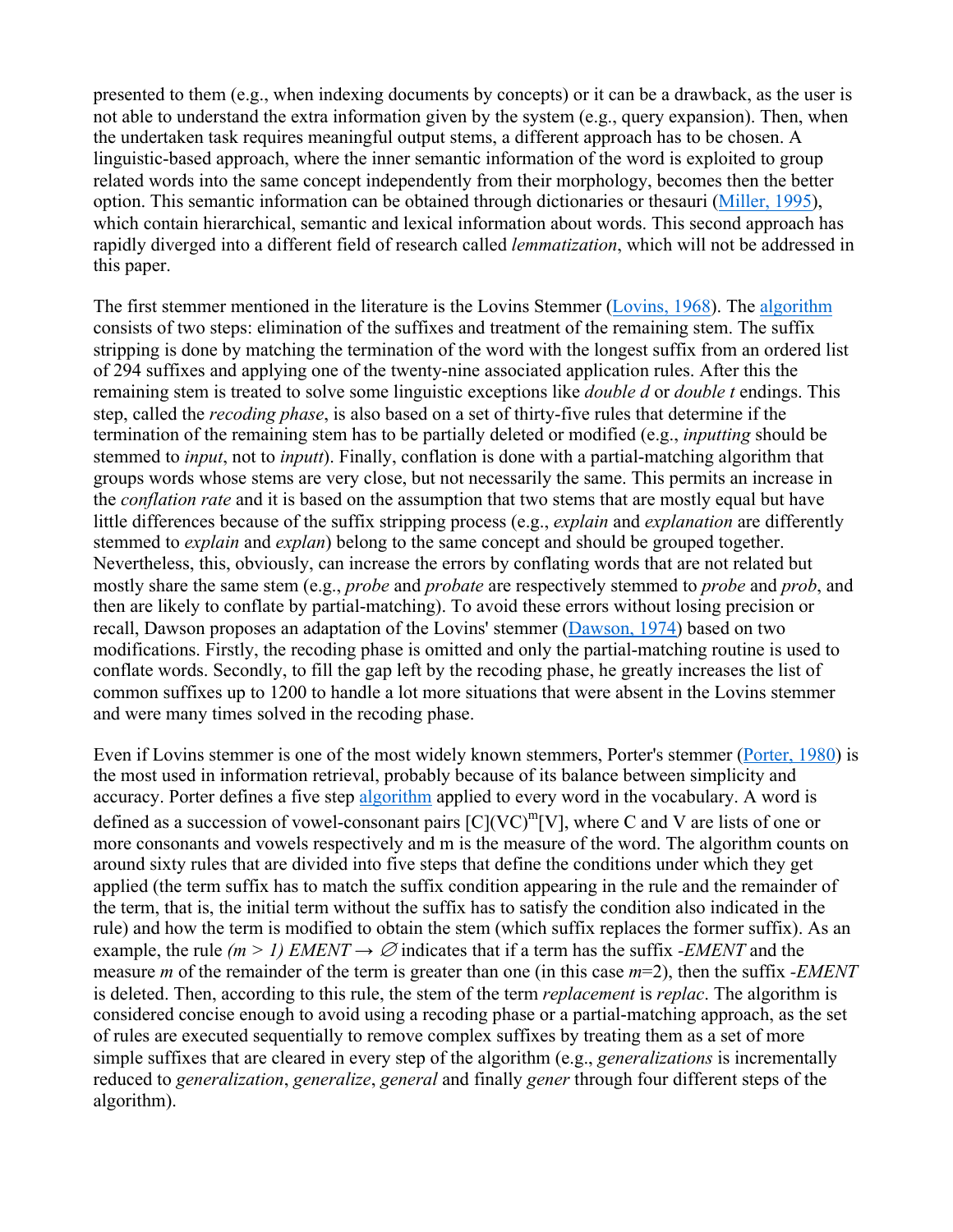Another well-known proposal is the Paice/Husk stemmer (Paice, 1990), which is an iterative algorithm using the same rules and suffixes in every loop. Each rule is divided into five parts, with two of them being optional:

- the suffix, written in inverse order to ease matching with the words' terminations,
- the symbol **'\*'** indicating that the term can be stemmed only one time (optional),
- the number of letters that must be cleared from the termination of the term,
- the string that must be appended to the cleared form of the term (optional),
- the symbol **'>'** indicating that the term can be treated in the next iteration, or the symbol **'.'** indicating that the term's final stem has been obtained.

An example of this rule is *sei3y>*, where terms with the termination *-IES* get their three last letters cleared and the letter *-Y* is appended. The obtained word is considered again in the next iteration of the stemming process. For example, the term *flies* would be stemmed to *fly*. This ability to delete some letters and to append new ones, which in practice means replacing part of the stem, is equivalent to the recoding phase, which is indirectly incorporated into the rules themselves.

Finally, Krovetz (1993) has proposed a very simple algorithm which is supposed to cover the three most common inflectional derivations that occur: plural forms, past tense and *-ING* verb forms. In addition, some recoding rules are defined to obtain meaningful words after deleting the suffix, using as a support a dictionary against which the stemmed words are compared.

Even though some new approaches have been proposed in the literature to address the problem of stemming, most of them are based on the classical ones, or are developed to stem words from other non-English languages. In fact, nowadays, many researchers still use Porter's stemmer for many different tasks (Patil and Patil, 2013; Chintala and Reddy, 2013) or have tried to improve it (Ben Abdessalem Karaa, 2013).

# **Evaluation and comparison**

Some metrics have been defined in the literature to determine how well a stemmer behaves. These metrics allow not only measuring the performance (that is the precision and recall) of every single stemmer, but also comparing them in different aspects and, therefore, obtaining some kind of classification.

#### **Stemming errors**

The first step in calculating the precision of a stemmer consists of identifying what type of errors can be made, under which conditions they occur and how they affect the result. In stemming, two main errors have been identified, both related to the aggressiveness with which the stemmer clears the terminations of the terms. On the one hand, when the stemmer deletes only the terminations that are almost certainly a suffix that must be cleared, there is a risk of keeping some more complex suffixes or ambiguous terminations in the remaining stem that should also be stripped to obtain the morphological root of the word. This error is called *under-stemming*, as the stemmer stripping is under the expected level. On the other hand, a stemmer makes an *over-stemming* error when it strips more terminations than it should, clearing parts of the word that belong to the morphological root. When this error occurs, there is a loss of semantic information as part of the morphological root is deleted. Porter goes beyond these definitions and divides this type of error into two cases (Porter, 2001): over-stemming when the suffix stripped provokes a change of the meaning of the stem (that is,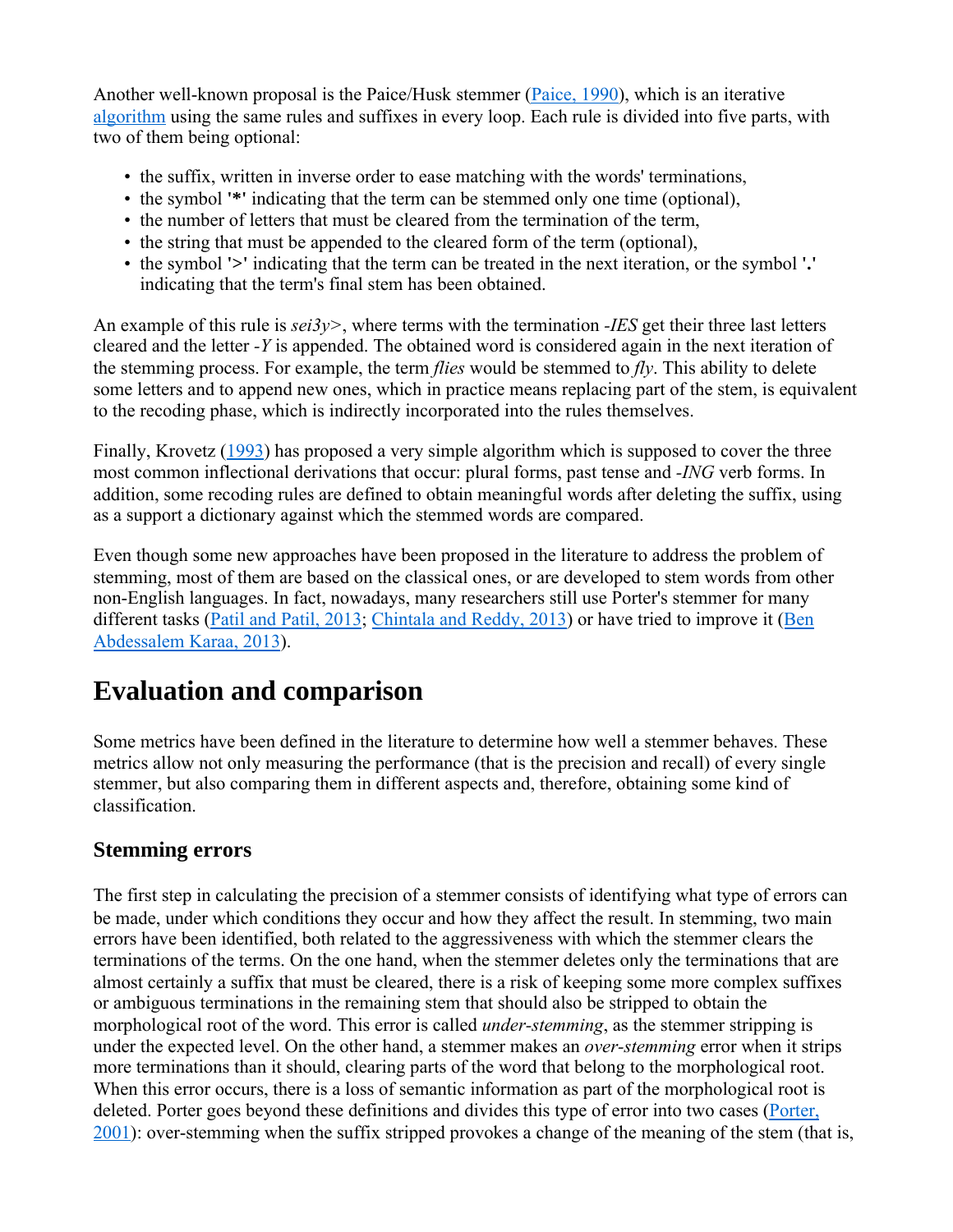the termination cleared is a suffix, but one belonging to the root) and *mis-stemming* when the cleared termination is not a suffix, but part of the root.

Both errors imply a decrease in the performance of the stemmer, but differently. When a word is under-stemmed it becomes more difficult to identify if two words are related based on their morphology, as their obtained stems are mostly equal, but not totally because of a suffix that has not been deleted. The opposite case takes place when over-stemming is done. In this case the problem is that it becomes more possible that two words that are not related but share part of their morphological root are wrongly detected as related because their stems are equal.

Some solutions have been proposed to reduce these errors as much as possible. For over-stemming most of the proposed stemmers set a minimum size constraint on the resulting stem. This means that a term is stemmed only if its stem has a minimum length that typically is two or three letters. By doing this, the algorithm avoids deleting or modifying the termination of a term that matches one of the suffixes of the list but is not actually a suffix. As an example, a rule where the suffix *-IES* is replaced by the suffix *-Y* should impose on the remaining term a size greater than one to avoid stemming the conjugated verb *DIES* to *DY*. Therefore it is essential to define the stemming rules as carefully as possible to consider most cases and then prevent uncontrolled situations (Dawson, 1974; Porter, 1980; Paice, 1990). In the other case, the under-conflation provoked by under-stemming can be palliated by applying partial-match algorithms (Dawson, 1974; Lovins, 1968) that determine that two stems are related if the similarity between their morphology is over a defined threshold. Even if these solutions are useful only in some cases and, sometimes, can introduce new errors, globally they yield good results. Their adoption depends on the required needs for the task: if the conflation is an important aspect, even at expense of the thematic precision of the resulting groups, then solutions against understemming will be adopted; conversely, if it is preferable to have perfectly classified groups according to their topic, even if they are little and lack some related documents, then over-stemming errors should especially be addressed. Typically, a trade-off between the two approaches is desired, even if it increases the difficulty of the process.

#### **Classification and evaluation**

Based on the errors defined above, a classification has been proposed to label a stemmer depending on which type of errors it most commonly does. The *strength* of a stemmer is defined as the aggressiveness with which the stemmer clears the terminations of the terms and it depends on the rate of over-stemming and under-stemming made by a stemmer. A *strong* (or *heavy*) *stemmer* has a high rate of over-stemming errors, while a *weak* (or *light*) *stemmer* is characterized by having a high understemming rate.

Paice (1994) proposes some metrics to evaluate a stemmer regardless of the task carried out: the *under-stemming index* (*UI*), the *over-stemming index* (*OI*), the *stemming weight* (*SW*) and an *error rate relative to truncation* (*ERRT*). An experiment with the Lovins, Porter and Paice/Husk stemmers showed that Paice/Husk has the highest rate of over-stemming and Porter the lowest and, on the contrary, Porter makes more under-stemming errors than the others, with Paice/Husk being the one generating least errors of this type. As Paice considers that the strength of a stemmer can be directly defined by its over-stemming and under-stemming indexes (*SW=OI/UI*), he concludes that Paice/Husk is the strongest stemmer, followed by Lovins which is still considered a strong stemmer, and finally Porter, which is the weakest among the three. This result is supported by Frakes and Fox (2003) who, using an inverse modified Hamming distance measure, also affirm that Paice/Husk is stronger than Lovins, which in turn is greatly stronger than Porter. They also compute the strength of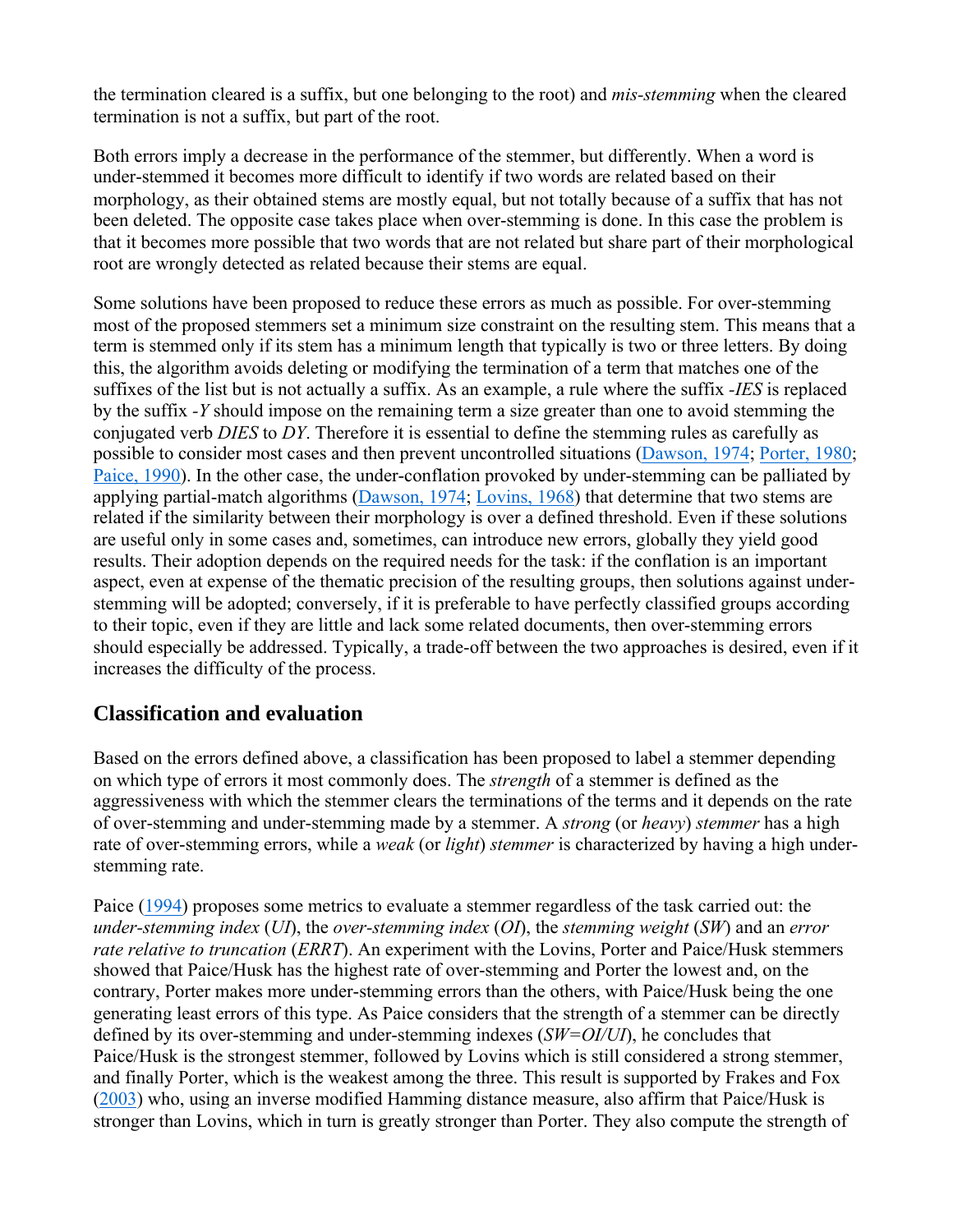the "S" stemmer, which, as expected, is much weaker than Porter. The "S" stemmer deals only with plural forms and its treatment has been proposed by Harman (1991) as a baseline for evaluation and comparison of stemmers. The simple truncation of a fixed number of letters has also been used in many cases as a baseline algorithm for comparisons (Braschler and Ripplinger, 2004; Paice, 1994). Table 1 summarizes the main features of the presented stemmers and their strength.

| Table 1: Summary of classical stemmers features. |                           |                                         |                             |                                |                 |                               |
|--------------------------------------------------|---------------------------|-----------------------------------------|-----------------------------|--------------------------------|-----------------|-------------------------------|
| <b>Stemmer</b>                                   | <b>Number</b><br>of rules | <b>Number of</b><br>suffixes            | Use of<br>recoding<br>phase | Use of<br>partial-<br>matching | <b>Strength</b> | Use of<br>constraint<br>rules |
| Lovins                                           | 29                        | 294                                     | 35 rules                    | yes                            | strong          | yes                           |
| <b>Dawson</b>                                    | unknown                   | 1200                                    | no                          | yes                            | strong          | yes                           |
| <b>Porter</b>                                    | 62                        | 51                                      | no                          | no                             | weak            | yes                           |
| <b>Paice/Husk</b>                                | 115                       | unknown                                 | no                          | no                             | very<br>strong  | yes                           |
| Krovetz                                          | unknown                   | $5(-S, -ES, -$<br>$IES, -ED, -$<br>ING) | yes (use of<br>dictionary)  | no                             | very<br>weak    | no                            |

However, these metrics do not allow the evaluation of the accuracy of a stemmer, but only the classification of it according to its typical errors. In order to evaluate the accuracy of the stemming process two metrics, introduced by Kent, *et al.* (1955), are used. These metrics have been widely adopted in information retrieval as the standard metrics to evaluate the accuracy of the process. The first metric, recall, reflects the rate of relevant documents that are obtained as an answer to a query, while precision represents the rate of the retrieved documents that are relevant to the query. In other words, when the stemmer tends to group as many related documents as possible, even if other nonrelated documents are also included in the same group, the recall is high, while if the stemmer builds groups with as few non-related documents within a group as possible, even if some related documents are possibly not included in it, the precision is high. These measures have allowed some authors to link performance in terms of recall and precision to the strength of the stemmer, and then to overstemming and under-stemming (Frakes and Fox, 2003; Paice, 1994; Harman, 1991). Their conclusions are that strong stemmers will, in general, increase the recall of the results, as they make more probable that two words belonging to the same concept get conflated together, but they also decrease the precision as a higher number of non-related words also get conflated together because of over-stemming. Accordingly, they confirm that weak stemmers are better at correctly conflating related words, thus increasing the precision, but are more likely to avoid conflating related words because of under-stemming, therefore decreasing the recall.

Another way to evaluate an algorithmic-based stemmer is through its conflation rate, also called the *Index Compression Factor (ICF)*, which defines how much the stemming process compresses the input vocabulary and then how much it reduces the storage capacity needed and increases the efficiency of the information retrieval system which has to deal with a thinned dictionary. Porter states that his stemmer reduces the initial vocabulary by a third. Many experiments have proven that the vocabulary compression depends on the strength of the stemmer, as can be seen in Table 2. Lennon, *et al.* (1988), Frakes and Fox (2003), Paice (1994) and Harman (1991) have proved with their experiments that strong stemmers yield a better index compression factor than weaker ones, as they conflate more words.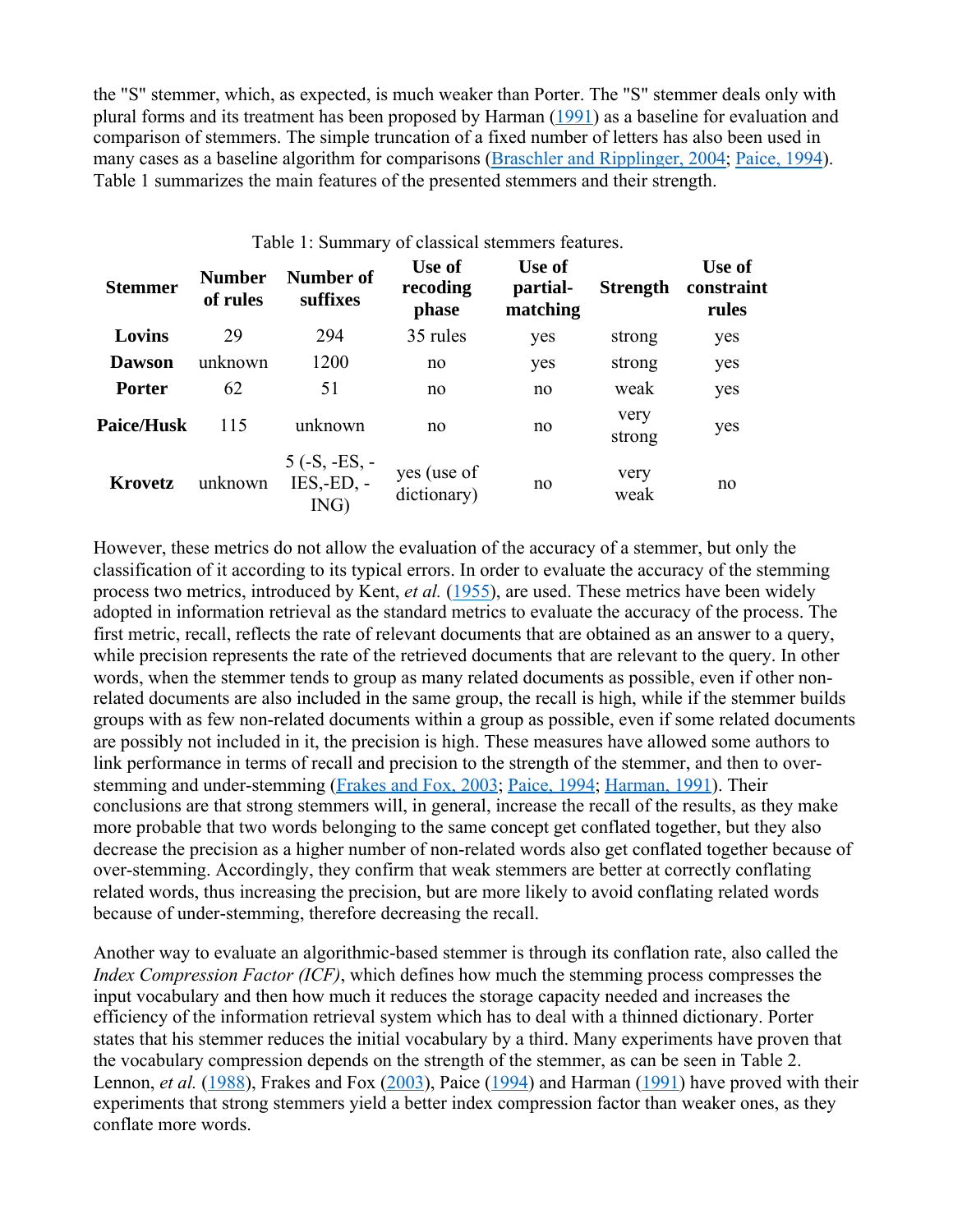Table 2: Vocabulary compression (ICF). (Note: ranges are provided for lennon >*et al.* because experiments are carried out over four collections (see Table 3).)

|                           | Lennon <i>et al.</i>                                        |                 | Frakes Paice Harman |
|---------------------------|-------------------------------------------------------------|-----------------|---------------------|
| "S" stemmer               |                                                             |                 | $1\%$ - 11.48%      |
|                           | <b>Porter stemmer</b> from 26.2% to 38.8% 17% 38.90% 28.74% |                 |                     |
|                           | <b>Lovins stemmer</b> from 30.9% to 45.8% 29% 44.60% 38.23% |                 |                     |
| <b>Paice/Husk stemmer</b> | -                                                           | $33\%$ 51 30% - |                     |

To rank the stemmers according to their performance many experiments have been carried out. Harman (1991) compares, in terms of recall and precision, the behaviour of an "S" stemmer, the Porter stemmer and the SMART system (Salton, 1971) which implements an enhanced version of the Lovins stemmer. In the experiment, an information need is posed through a query and the system returns a ranked list of documents related to the query. Stemming is applied both to the documents and the query, and the evaluation is done with respect to a simple classic ranking technique (returns) an ordered list of documents whose vocabulary best matches the terms of the query) and a more sophisticated one using term weighting and query expansion. The results show a non-significant increase of performance when using stemming, but an interesting benefit in terms of space, as the vocabulary is reduced by nearly 40%. The cause of the low improvement in terms of precision is that the stemmer fails (because of over-stemming or under-stemming, depending on the selected stemmer) as many times as it succeeds and that is why the author proposes a selective stemming, where the user, depending on the number and quality of the results and on the task s/he has to carry out, decides whether to use a strong or a weak stemmer. Frakes (1984) also carries out two experiments to evaluate the accuracy of a system based on the Lovins stemmer in terms of a metric called *E* (Van Rijsbergen, 1979) which considers both recall and precision, and concludes that the performance is mostly the same either if the conflation is done manually by experts or if it is done automatically using a stemmer. Another experiment is undertaken by Hull (1996) over five stemmers: "S", Porter, Lovins, Xerox inflectional, and derivational analysers (Xerox, 1994). Even if his results do not prove a high improvement in information retrieval (4-6%), he asserts that stemming is clearly beneficial for recall. In fact, Hull bases this conclusion on the results of three measures: the average precision at eleven points of recall (APR11), the average precision at five to ten documents examined (AP[5-15]) and the average recall at fifty to one hundred and fifty documents examined (AR[50-150]). The first measure is calculated by averaging the precision obtained for each of the defined levels of recall (that is when recall is 0.1, precision is measured, then when recall reaches 0.2 precision is calculated again, and so on) using a set of queries. This metric is one of the most well-known in information retrieval and allows analysing the interdependence between recall and precision. The other two metrics calculate respectively the average precision and the average recall applying stemming to increasing numbers of documents. In his experimentation, Hull notes that both APR11 and AP[5-15] measures remain mostly the same with or without stemming, while AR[50-150] increases when stemming is applied. Krovetz (1993) also confirms that the use of stemming brings a big enhancement in terms of performance and especially of recall when the documents are short.

In addition, Frakes and Fox (2003) propose a similarity measure allowing the determination of similarity between two stemmers by comparing the results they return. This measure allows the easy classification of a new stemmer depending on which is the most similar known-stemmer. The similarity is calculated on the basis of the inverse modified Hamming distance. The experiment carried out by the authors over four stemmers ("S" stemmer, Lovins, Porter, Paice/Husk) concludes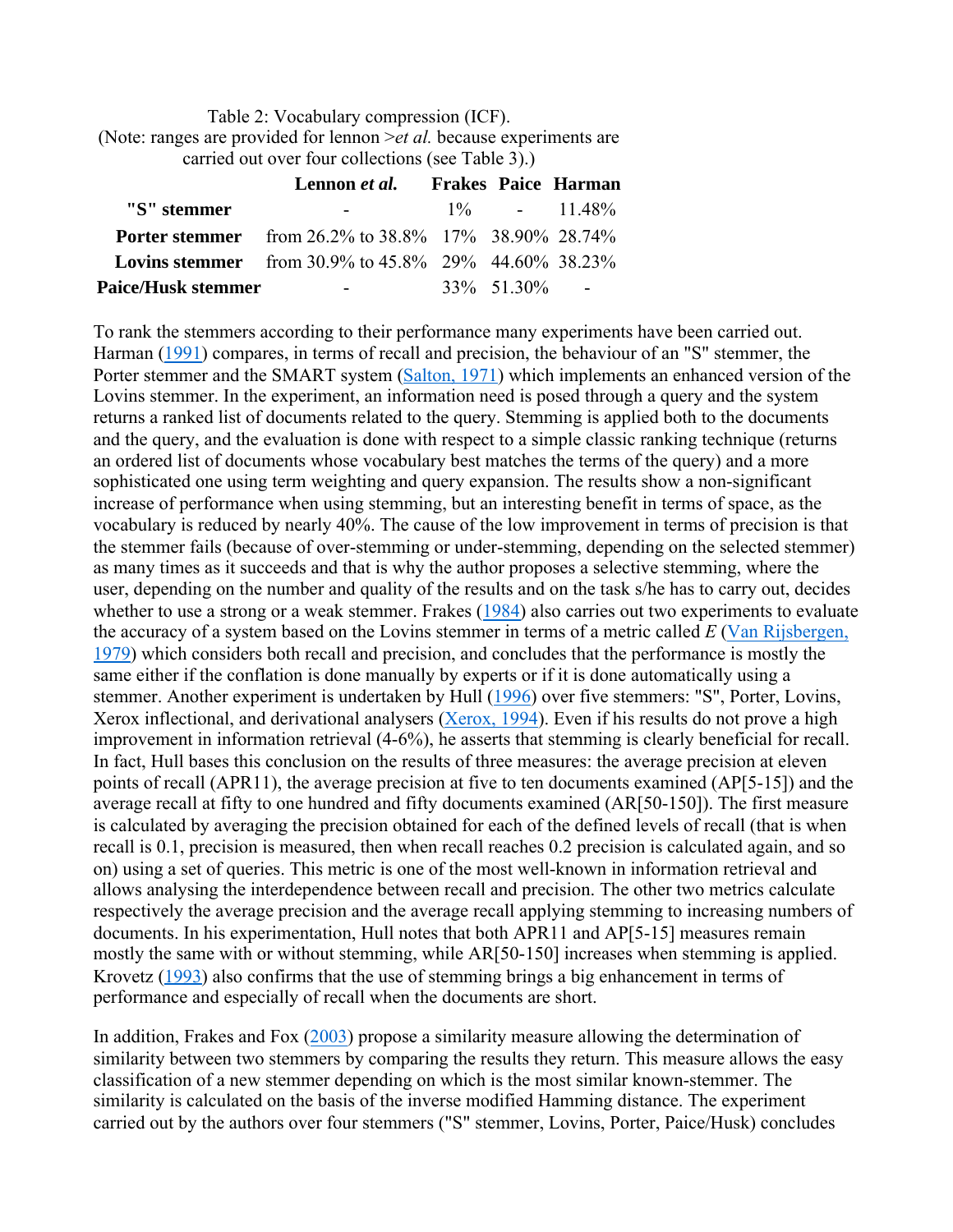that Paice and Lovins stemmers are the most similar, while the Paice and "S" stemmers are the most different. Analysing the similarity measures of all the possible combinations of two stemmers the authors conclude that the algorithms similarity depends on their strength similarity.

Figure 1 sums up the features presented above for four of the main classical approaches for stemming. This summary reinforces the idea that all the features depend on the strength of the stemmers and then on the rate of over-stemming and under-stemming errors.



Figure 1: Features summary of classical stemmers.

To evaluate stemmers and obtain these measures a big collection of documents is needed. Over recent years, many collections have been proposed and many of them have become reference sets to test new stemmers and, more generally, to evaluate new approaches to any step of the information retrieval process. Table 3 shows which corpora of documents have been used in the bibliography cited in this paper. In turn, Table 4 lists the most widely known and used collections, and their main features.

| Table 3: Corpora used by researchers.                                        |                                                                 |  |  |  |
|------------------------------------------------------------------------------|-----------------------------------------------------------------|--|--|--|
| <b>Publication</b>                                                           | Corpora used                                                    |  |  |  |
| Adam, Asimakis, Bouras and Poulopoulos (2010)                                | Unknown collection (News articles and e-mail<br>messages)       |  |  |  |
| Braschler and Ripplinger (2004)                                              | <b>CLEF 2001</b>                                                |  |  |  |
| Chen and Gey $(2002)$                                                        | Agence France Press (383,872 Arabic articles)                   |  |  |  |
| Fernández, Díaz, Gutiérrez and Muñoz (2011)                                  | MIKTEX 2.6 Dictionary (Spanish terms list)                      |  |  |  |
| Frakes (1984)                                                                | Unknown collection (12,000 abstracts about<br>psychology)       |  |  |  |
| Frakes and Fox (2003)                                                        | MOBY, Unix spelling dictionary                                  |  |  |  |
| García Figuerola, Gómez-Díaz, Zazo Rodríguez<br>and Alonso Berrocal $(2001)$ | <b>CLEF</b>                                                     |  |  |  |
| Harman (1991)                                                                | CACM, MEDLARS, Cranfield                                        |  |  |  |
| Hull (1996)                                                                  | TREC, WSJ                                                       |  |  |  |
| Korenius, Laurikkala, Järvelin and Juhola (2004)                             | Unknown collection (53,893 articles from Finnish<br>newspapers) |  |  |  |
| Krovetz $(1993)$                                                             | CACM, Time, NPL, WEST                                           |  |  |  |
| Kraaij and Pohlmann (1994)                                                   | <b>CELEX</b> database                                           |  |  |  |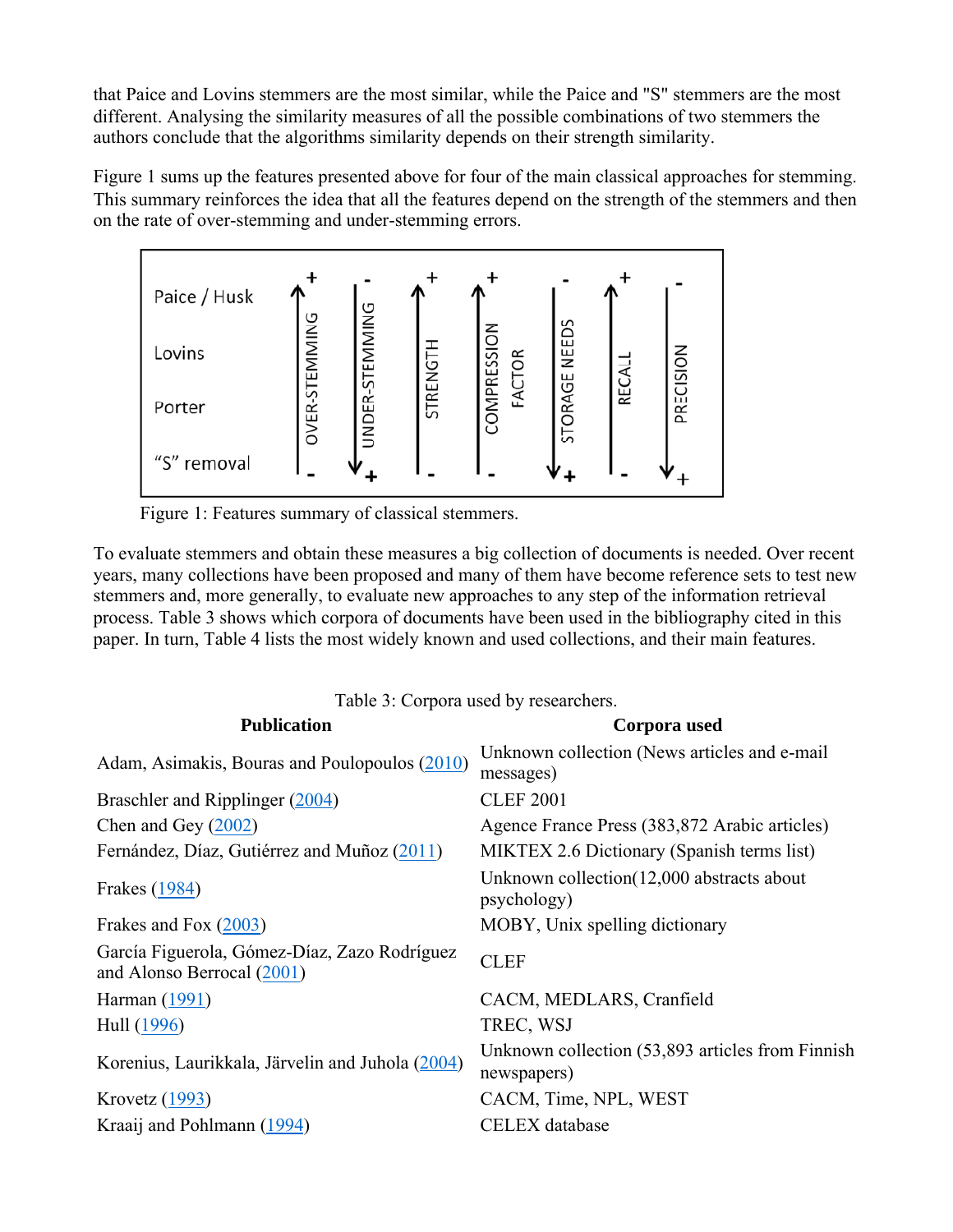| Kraaij and Pohlmann (1996)               | Dutch publishers' database (59,608 articles from<br>three regional newspapers) |
|------------------------------------------|--------------------------------------------------------------------------------|
| Larkey, Ballesteros and Connell (2002)   | Arabic TREC 2001                                                               |
| Lennon, Pierce, Tarry and Willett (1988) | Cranfield, Brown, INSPEC, NPL                                                  |
| Majumder, Mitra and Pal (2008)           | <b>CLEF 2006</b>                                                               |
| Paice (1994)                             | CISI                                                                           |
| Taghva, Elkhoury and Coombs (2005)       | Arabic TREC 2001                                                               |

Table 4: Reference corpora in information retrieval.

| Name of<br>the corpus | <b>Type of</b><br>data | <b>Volume of</b><br>data                                                        | <b>Topics of data</b>                                                                                                                            | <b>Source</b>                                                             | <b>Available at Free</b>                                     |                |
|-----------------------|------------------------|---------------------------------------------------------------------------------|--------------------------------------------------------------------------------------------------------------------------------------------------|---------------------------------------------------------------------------|--------------------------------------------------------------|----------------|
| <b>Brown</b>          |                        | 500<br>Documents documents, 1<br>million terms                                  | Press, religion,<br>skill and hobbies,<br>popular lore, belles<br>-lettres,<br>government and<br>house organs,<br>learned, fiction and<br>humour | American English<br>texts printed in<br>1961                              | <b>Brown</b><br>Corpus<br>(Archived by<br>WebCite®<br>here)  | N <sub>0</sub> |
| <b>CACM</b>           | Abstracts              | 3204<br>documents                                                               | Engineering                                                                                                                                      | Communications<br>of the ACM<br>journal                                   | <b>CACM</b><br>Corpus<br>(Archived by<br>WebCite®<br>here)   | Yes            |
| <b>CISI</b>           | Abstracts              | 1460<br>documents                                                               | Library Science                                                                                                                                  | Books and<br>scientific journals                                          | <b>CISI Corpus</b><br>(Archived by<br>WebCite®<br>here)      | <b>Yes</b>     |
| <b>CLEF</b>           | Articles               | 2006 edition:<br>536,678 terms                                                  | <b>News</b>                                                                                                                                      | Newspaper in<br>Dutch, English,<br>French, German,<br>Italian and Spanish | <b>CLEF Corpus</b><br>(Archived by<br>WebCite®<br>here)      | N <sub>0</sub> |
| <b>Cranfield</b>      | Abstracts              | 1400<br>documents,<br>139,935 terms<br>$(4,632$ after<br>stop-words<br>removal) | Aeronautical<br>engineering                                                                                                                      | Scientific journals                                                       | Cranfield<br>Corpus<br>(Archived by<br>WebCite®<br>here)     | Yes            |
| <b>INSPEC</b>         | Abstracts              | 10 million<br>documents                                                         | Astronomy,<br>electronics,<br>communications,<br>ergonomics,<br>computers and<br>computing,<br>computer science,                                 | Scientific and<br>engineering<br>journals since 1898                      | <b>Inspec Corpus</b> No<br>(Archived by<br>WebCite®<br>here) |                |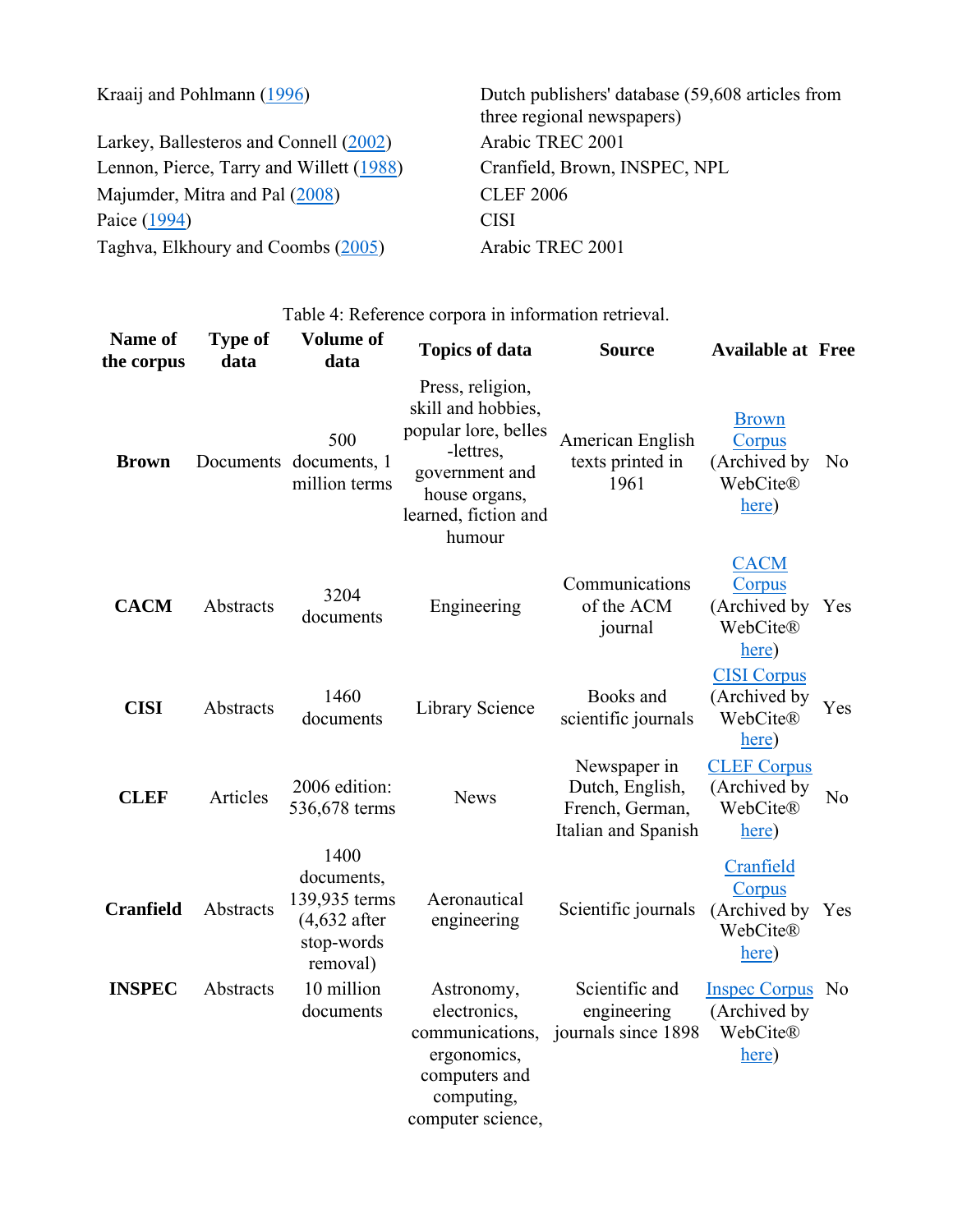#### control engineering, electrical engineering, information technology and physics

Medlars

| <b>MEDLARS</b> Abstracts |           | 1033<br>documents                   | Medicine                          | Scientific journals             | . <b>.</b> .<br>Corpus<br>(Archived by<br>WebCite®<br>here)    | Yes            |
|--------------------------|-----------|-------------------------------------|-----------------------------------|---------------------------------|----------------------------------------------------------------|----------------|
| <b>NPL</b>               | Abstracts | 11,429<br>documents                 | Reports of vehicle<br>evaluations | National Physical<br>Laboratory | <b>NPL Corpus</b><br>(Archived by<br>WebCite®<br>here)         | Yes            |
| <b>Reuters-</b><br>21578 | Articles  | 21,578<br>documents                 | <b>News</b>                       | Reuters                         | Reuters-<br>21578 Corpus<br>(Archived by)<br>WebCite®<br>here) | Yes            |
| <b>Time</b>              | Articles  | 425<br>documents                    | <b>News</b>                       | Time magazine                   | <b>Time Corpus</b><br>(Archived by<br>WebCite®<br>here)        | Yes            |
| <b>TREC</b>              | Articles  | $\approx$ 1.89 million<br>documents | <b>News</b>                       | Newswire and<br>other sources   | <b>Trec Corpus</b><br>(Archived by<br>WebCite®<br>here)        | N <sub>0</sub> |
| <b>WSJ</b>               | Articles  | $\approx$ 30 million of<br>terms    | <b>News</b>                       | Wall Street Journal             | <b>WSJ Corpus</b><br>(Archived by<br>WebCite®<br>here)         | N <sub>0</sub> |

Some researchers (Krovetz, 1993; Hull, 1996; Harman, 1991) relate the performance of a stemmer to the collection used as input. In fact, they all confirm after their experimentation that stemmers perform better, mainly in terms of precision, when the documents are short (less than 200 words per document). This can be explained because the probability that terms used in the query appear in the same form in the documents decreases as the vocabulary is reduced, and then the conflation obtained by the stemming allows detecting more related terms. This hypothesis also applies for the length of the query.

### **Stemming in other languages**

Although many of the stemmers are aimed at and are evaluated with the English language, some researchers have modified existing approaches or proposed new ones to handle other languages. According to linguistics, languages can be divided into two main categories depending on their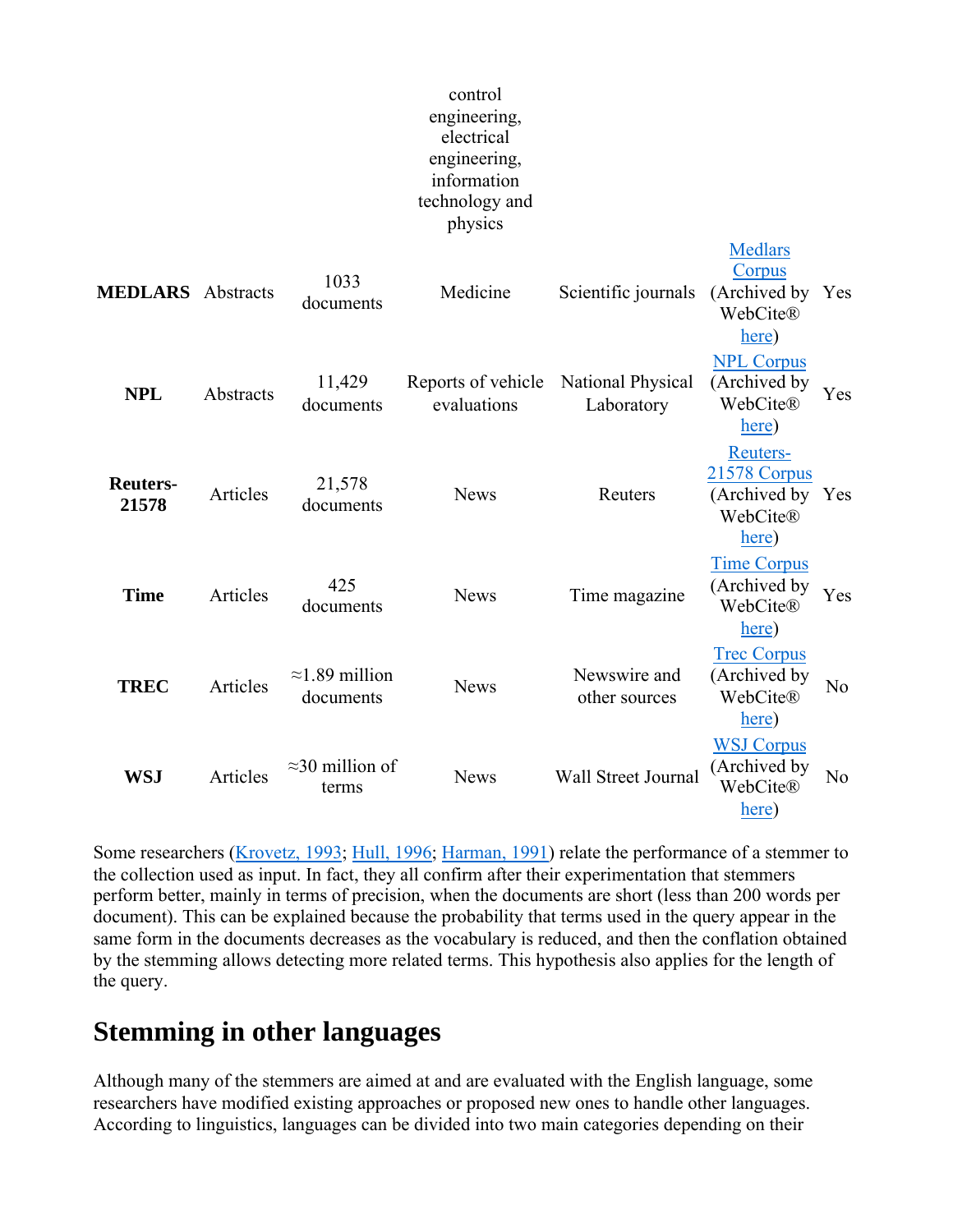morphological structure: *analytic languages* and *synthetic languages*. The second category can be divided, in turn, into three subcategories, namely *agglutinative languages*, *fusional* (or *inflecting*) *languages* and *polysynthetic languages* (Comrie, 1989; Pirkola, 2001; Aikhenvald *et al.*, 2007). However, this classification is an idealization, as all languages belong to more than one category, even if they generally fit better into one of them. In fact, two continuous variables have been proposed to indicate to what extent a language belongs to one type or another, the *index of synthesis* and the *index of fusion* (Whaley, 1997). The index of synthesis describes the extent of morphological synthesis, that is, how much the words of a language are affixed. At one extreme are the most analytic languages (also called *isolating languages*), where all morphemes are free morphemes (language tends to have no morphology at all), while at the other extreme, the most polysynthetic languages tend to have sentences consisting of a single complex word formed by many morphemes. The second variable, the index of fusion, describes how easy it is to split the words into morphemes. On this scale, one extreme would be the agglutinative languages that have words that can be easily separated into clearly identifiable morphemes, while at the other extreme would be the fusional languages, where words are formed by morphemes that are not clearly identifiable. Using these indexes, Table 5 provides the prevailing morphological type of some of the languages for which stemmers have been developed. This diversity of languages and types implies there is also diversity in the problems and challenges that sometimes need to be handled by new non-classical approaches as the classical ones lead to results that are not as accurate and efficient as in English (Kettunen, 2009).

|                                                                                | <b>Morphological type</b>     |   |                                                           |  |
|--------------------------------------------------------------------------------|-------------------------------|---|-----------------------------------------------------------|--|
| Language                                                                       | <b>Synthetic</b><br>Analytic/ |   |                                                           |  |
|                                                                                |                               |   | isolating Agglutinative Fusional/inflecting Polysynthetic |  |
| Indonesian (Asian et al.<br>2005                                               | X                             |   |                                                           |  |
| English (Lovins, 1968;<br>Porter, 1980; Paice, 1990;<br><b>Krovetz</b> , 1993) |                               | X |                                                           |  |
| Finnish (Korenius et al.,<br>2004)                                             |                               | X |                                                           |  |
| Hungarian (Majumder et al.,<br>2008)                                           |                               | X |                                                           |  |
| Basque (Otxandorena, 2010)                                                     |                               | X |                                                           |  |
| Turkish (Dincer, 2003;<br>Erviğit and Adalı, 2004)                             |                               | X |                                                           |  |
| Bengali (Majumder et al.,<br>2007)                                             |                               |   | X                                                         |  |
| German (Braschler and<br>Ripplinger, 2004)                                     |                               |   | X                                                         |  |
| Dutch (Kraaij and Pohlmann,<br><u>1994</u> )                                   |                               |   | $\mathbf{X}$                                              |  |
| Portuguese (Orengo and<br>Huyck, 2001)                                         |                               |   | X                                                         |  |
|                                                                                |                               |   | X                                                         |  |

Table 5: Prevailing morphological type of some languages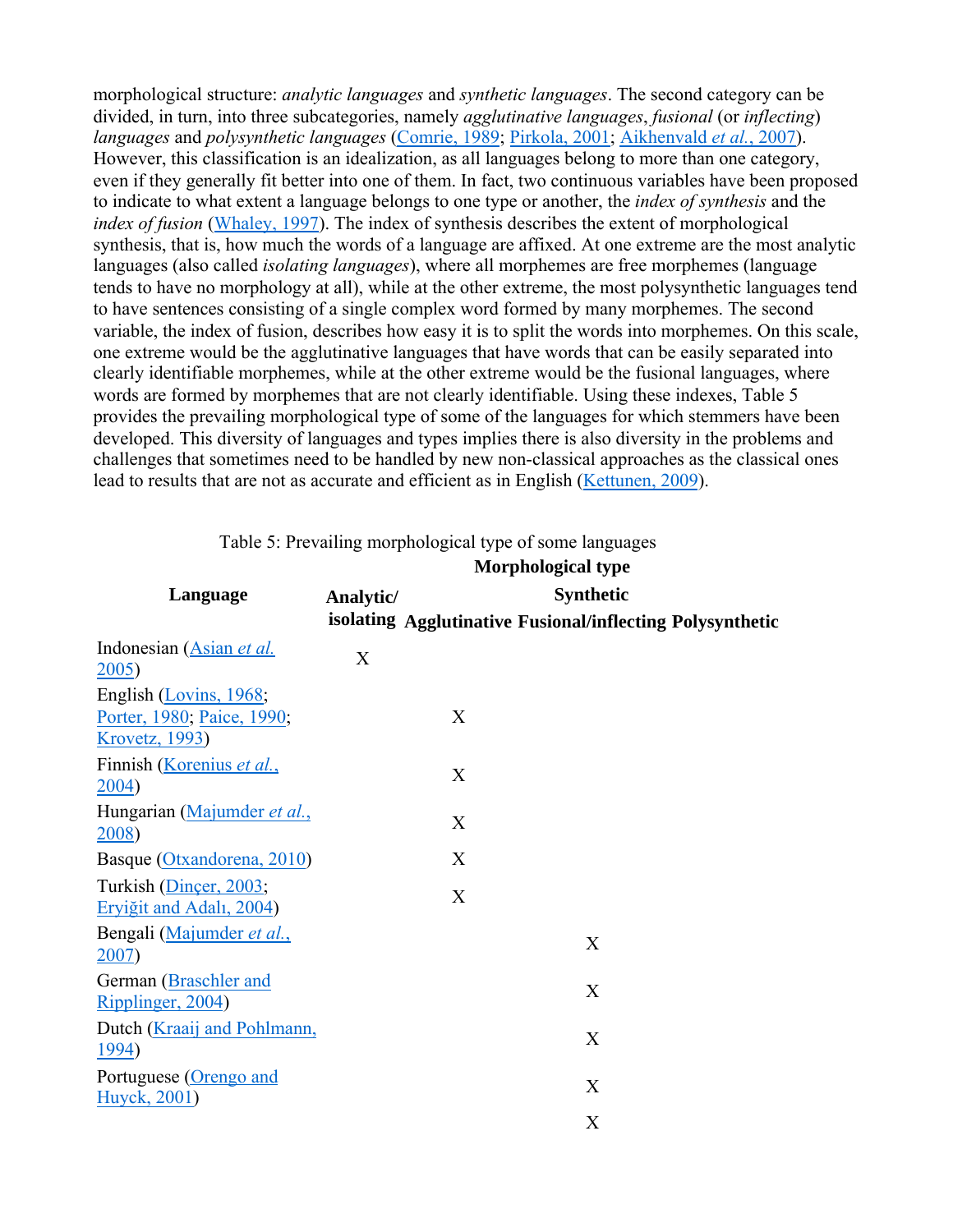| French (Moulinier, McCulloh<br>and Lund, 2001)                                                               |   |   |
|--------------------------------------------------------------------------------------------------------------|---|---|
| Czech (Majumder <i>et al.</i> ,<br>2008)                                                                     | X |   |
| Arabic (de Roeck and Al-<br>Fares, 2000; Larkey et al.,<br>2002, Chen and Gey, 2002,<br>Taghva et al., 2005) | X |   |
| Bulgarian (Majumder et al.,<br>2008)                                                                         | X |   |
| Slovene (Popovic and<br><b>Willett</b> , 1992)                                                               | X |   |
| Greek (Adam et al., 2010)                                                                                    | X |   |
| Mohawk                                                                                                       |   | X |

In fact, even if modern English can be considered an analytic language, it is also a weakly inflective language due to its heritage of Old English, which was a fusional language (Meyer, 2010). This means it is much easier to obtain the stems of the words than in other very isolating languages like Mandarin Chinese or Indonesian. In fact, while stemming in English only cares about suffix stripping, stemming in Indonesian must consider and remove a wider range of affixes, like prefixes, infixes, confixes (combination of prefixes and suffixes), as well as suffixes. Many of the proposed algorithms for stemming Indonesian words use well-known elements used in classical stemmers like dictionaries, lists of rules and recoding (Asian, Williams and Tahaghoghi, 2005).

With respect to agglutinative languages, Finnish (Kettunen, Kunttu and Järvelin, 2005) and Turkish are good examples of highly inflective languages deriving from a complex morphology. In particular, Turkish has approximately 23,000 stems and words are formed depending on their grammatical function, which is indicated by adding suffixes to stems. This results in a theoretically infinite number of words that can be created (Hankamer, 1984). This theoretical infinity of words makes the use of stemming algorithms highly recommended in order to increase the conflation rate and reduce the storage volume (Dinçer, 2003). Due to the morphological complexity of Turkish, typically *morphological analysers* have been proposed as stemmers (Eryiğit and Adalı, 2004). However, morphological analysers are computationally very costly, which is why other approaches have tried to reduce this complexity while trying to obtain an acceptable level of accuracy, for example using ngrams (Ekmekçioglu, Lynch and Willett, 1996) or removing affixes using a set of rules and a list of well-known suffixes, as with Porter's stemmer (Çilden, 2010).

On the other side, fusional languages have a large amount of representatives, as most of the Indo-European languages are of this type. Many of the stemmers for them are based on Porter's approach, as it fits perfectly with their morphological structure. One example is the algorithmic stemmer proposed by Popovic and Willett for the Slovene language (Popovic and Willett, 1992) that uses a list of 5,276 well-known suffixes. This number is much higher than Porter's original one because Slovene is morphologically much richer than English, and then the casuistry, both for inflectional and derivational suffixes, is bigger. The experiments carried out to test this Slovene stemmer show a significant improvement in terms of precision while maintaining recall. In fact, many researchers ensure that the performance of a stemmer increases as the morphological complexity of the language does (Popovic and Willett, 1992; Chen and Gey, 2002; Kraaij and Pohlmann, 1994). To prove it, Popovic and Willett carried out the same experiment using as input the Slovene corpus translated to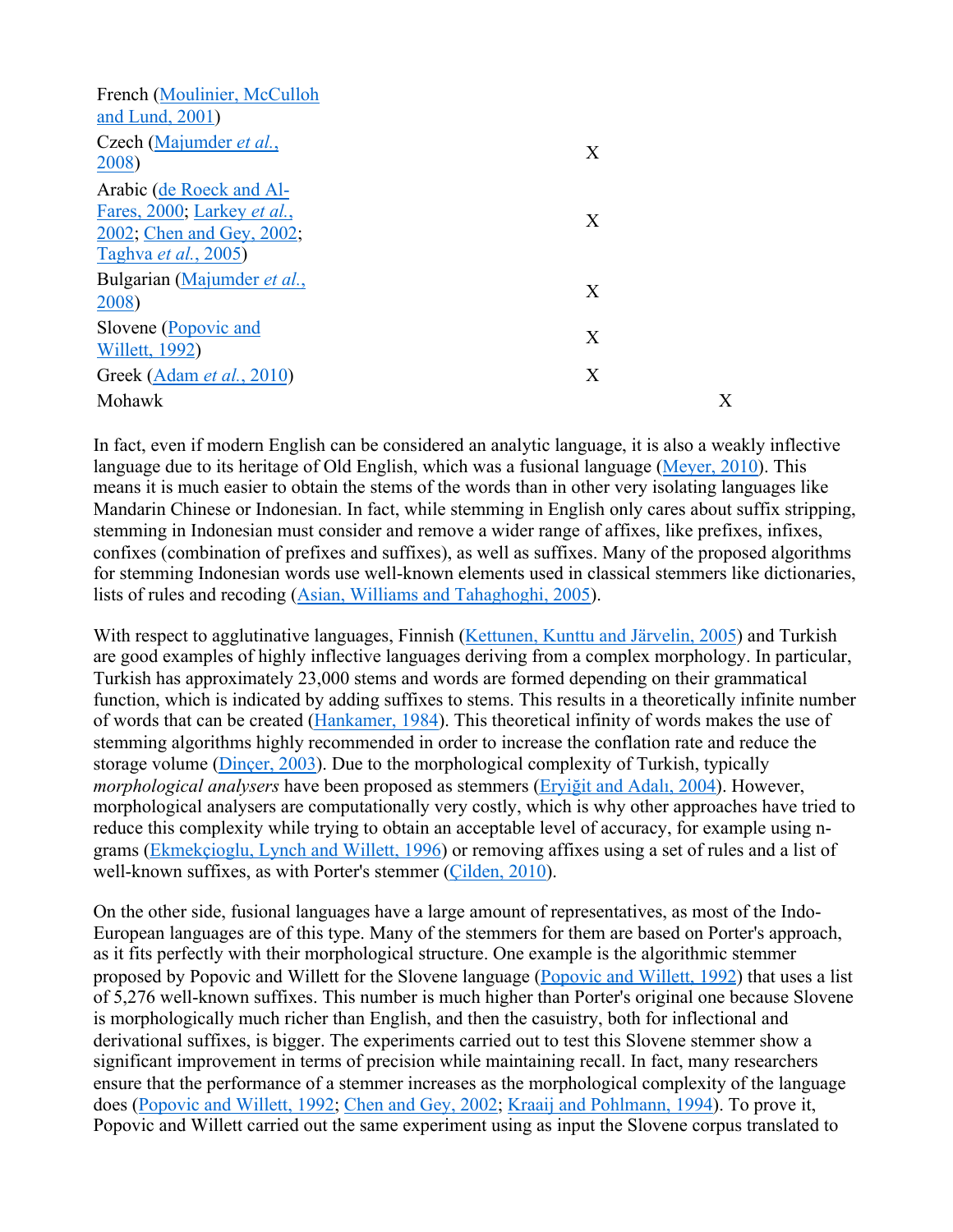English and compared the performance measures obtained. The results of the English experiment showed a non-significant improvement in terms of precision and recall, and then confirmed the relation between performance and morphological complexity of the language. Other more sophisticated approaches have been proposed, always based on the use of suffix removal rules, but improving the result by adapting their application to the peculiarities of the language. This is the case of the stemmer developed by Adam *et al.* (2010) dealing with the Greek language, which is also a morphologically rich language. Moreover, Greek has an added difficulty, as many suffixes depend on the grammatical type of the word within the sentence. That is why the authors propose enriching a typical algorithmic stemmer with an initial *part-of-speech tagging phase* to obtain every word's grammatical category. Then, stripping rules are applied to a subset of the list of possible suffixes, depending on the part-of-speech tag of the term to be stemmed. Due to this, the Greek stemmer proposed yields very good results, as 96.7% of the vocabulary (considering only nouns, adjectives, verbs and pronouns) is stemmed correctly. Analysing the detail of the errors (12.5% of them are because of over-stemming while the rest are caused by under-stemming), the stemmer can be classified as a weak stemmer.

Finally, to the best of our knowledge, no stemming algorithms have been proposed for polysynthetic languages, like Mohawk, Blackfoot or Greenlandic. Probably, in these languages, the fact that words are composed of many morphemes complicates the identification of a single stem per word.

Nevertheless, even if some alternative approaches have been proposed to meet the specificities of certain languages, the Porter algorithm is still one of the most used approaches because of its simplicity, extensibility and adaptability. Moreover, Porter has eased the task by creating *Snowball* (Archived by WebCite® here), a framework to develop new stemmers (Porter, 2001). *Snowball*, which is presented as an easy-to-learn and easy-to-use language, permits an ANSI C or JAVA version of a stemmer to be obtained simply by defining the rules with some lines of code. Currently, stemmers for around twenty different languages have been implemented using *Snowball*, among which are the majority of the agglutinative and fusional languages listed in Table 5.

# **Recent approaches**

To enhance the performance of the stemming and/or to reduce as much as possible the loss of accuracy because of over and under-stemming errors, some researchers have proposed alternative approaches in recent years (Mayfield and McNamee, 2003; Peng, Ahmed, Li and Lu, 2007). Many of them are based on exploiting the context or the domain, either of the term itself or of the document. One example is the work of Xu and Croft (1998), where they propose to consider the co-occurrence of two terms within a collection of documents to determine if they belong to the same concept. If they do, then they must be conflated under the same stem. Their hypothesis is that if two terms are related and belong to the same topic it is highly probable that they will occur together in a given window of words within the documents of the collection. According to this, they propose refining the *equivalence classes of terms* (all the groups of terms that will conflate into the same stem) obtained after applying a heavy stemmer by subdividing or grouping them. This refinement, based on the concept of hierarchical clustering, is done with two algorithms that make use of a metric *em*, based on mutual information theory, that indicates how possible it is to have the same term within a window of words. The first algorithm, called *Connected Component Algorithm (CCA)*, divides an initial equivalence class into subclasses each containing terms with an *em* higher than a defined threshold. This algorithm can affect the effectiveness of the retrieval because of the appearance of *strings* (creation of big classes of equivalence that internally are sparsely connected (Salton, 1989)), which is why the *Optimal Partition Algorithm (OPA)* is used to calculate the best equivalence groups to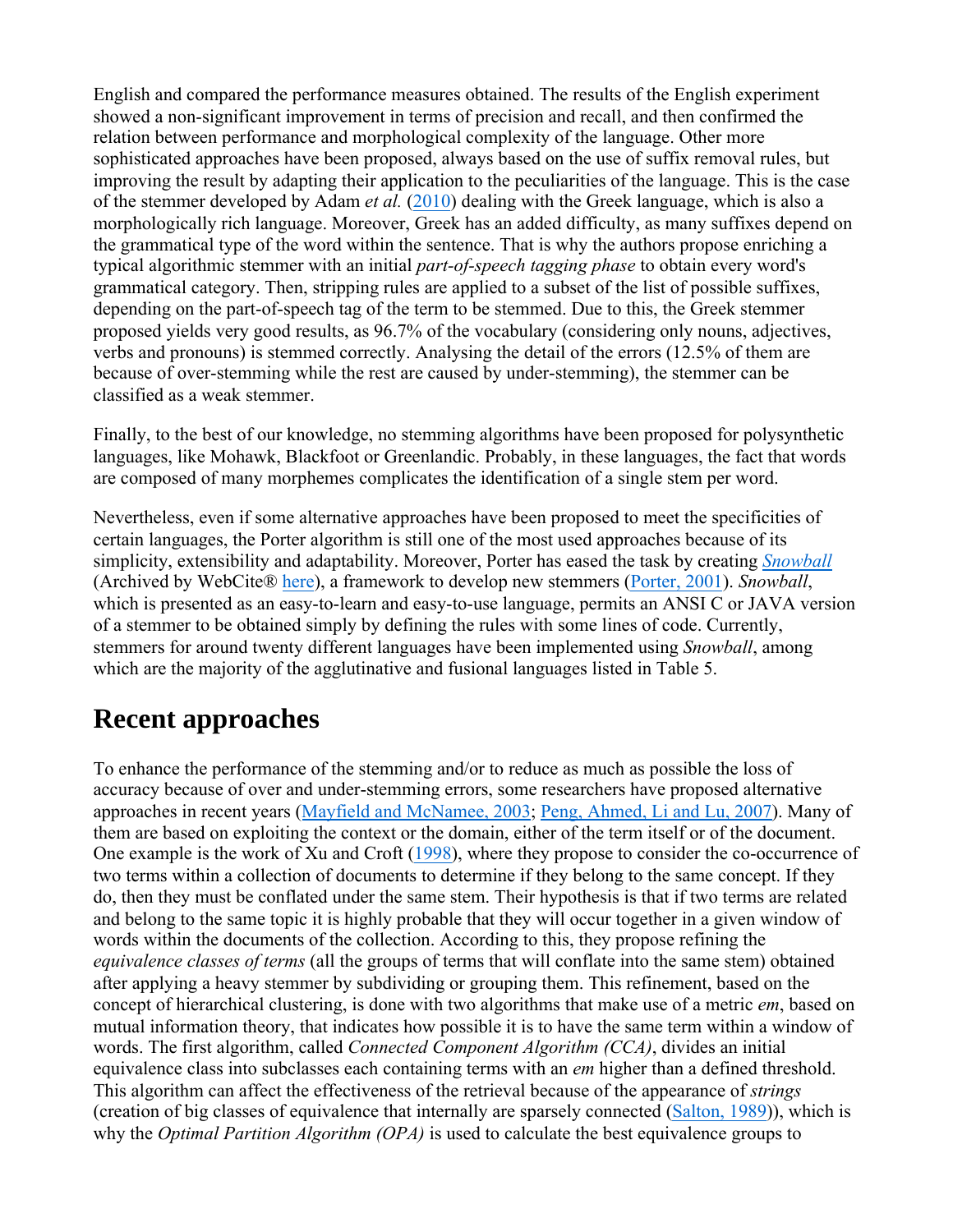maximize the performance of the whole system. To achieve this, for every pair of words *(a, b)* the net benefit of conflating them or not is calculated, which is the difference between the measure *em(a, b)*, representing the benefit of conflating, and the constant δ, representing the harm it causes to precision to conflate *a* and *b*. Finally, the best optimal partition is the one that maximizes the sum of net benefits for every pair of words. The authors carried out an experiment to evaluate their system in two languages, English and Spanish. In both cases, the results obtained after applying their algorithms to the output stems returned by the Porter stemmer and by a trigram approach (an n-gram corresponds to the *n* first letters of a word, then a trigram contains the first three letters of a word), with a window of 100 words, show a significant improvement with respect to the original stemmers in terms of performance. However, Larkey *et al.* (2002) apply the same technique to Arabic but their experiments yield better results with a simple stemmer, based on stripping predefined suffixes and prefixes and also removing stop-words, than with the same approach enriched with co-occurrence analysis.

Performance enhancement of the stemmer is not the only aspect that has been investigated in the literature. An example is the statistical stemmer proposed by Melucci and Orio (2003), where the most important contribution is that it requires no manual work, not even in the training phase, to generate the model containing the rules of the stemmer. This is possible because a hidden Markov model is used to determine for every term if a letter belongs to the stem or to the suffix. The parameters used by this hidden Markov model are calculated through an unsupervised training process using expectation maximization, where no morphological rules or list of known stems are needed. Regarding performance, the authors carried out an experiment where they compared the Porter stemmer with their system and determined that the performance was equivalent.

Other researchers have proposed stemmers that are not based on rules. Majumder *et al.* (2007) aim at creating stemmers for languages that lack linguistic resources (like morphological rules or a thesaurus), such as Bengali. The proposal consists of creating equivalent classes of words using an unsupervised, statistical and agglomerative hierarchical clustering algorithm based on a measure of distance between strings. Besides this, as in a hierarchical clustering algorithm, obtained classes can be merged depending on their similitude. After carrying out some experiments using as a baseline a non-stemming approach, two classical approaches (Porter and Lovins) and an adapted cluster-based approach using n-gram to cluster instead of a similarity measure (de Roeck and Al-Fares, 2000), their proposal has an equivalent performance both in English and French in comparison to the original Porter results, but in Bengali it increases considerably with respect to the non-stemming version (up to around 40% improvement both in recall and precision).

Another approach to develop stemmers for languages that are extremely complex in terms of morphology or that lack linguistic resources consists of using a cross-language stemmer, that is, using mechanisms, such as bilingual dictionaries or machine translators, to translate the documents from the source language to English and then applying to them any of the stemmers developed for English while associating the results to the source document (Popovic and Willett, 1992; Larkey *et al.*, 2002; Chen and Gey, 2002).

# **Conclusion**

Stemming algorithms' purpose is quite simple and specific: find the morphological root of a word. However, no language strictly follows a deterministic set of rules, so it is difficult to achieve this purpose systematically. That is why a perfect stemmer, able to accurately obtain the stems of any term independently of its features, does not exist. Researchers have tried to provide some classifications and evaluation metrics to help users when selecting a stemmer according to the task they have to carry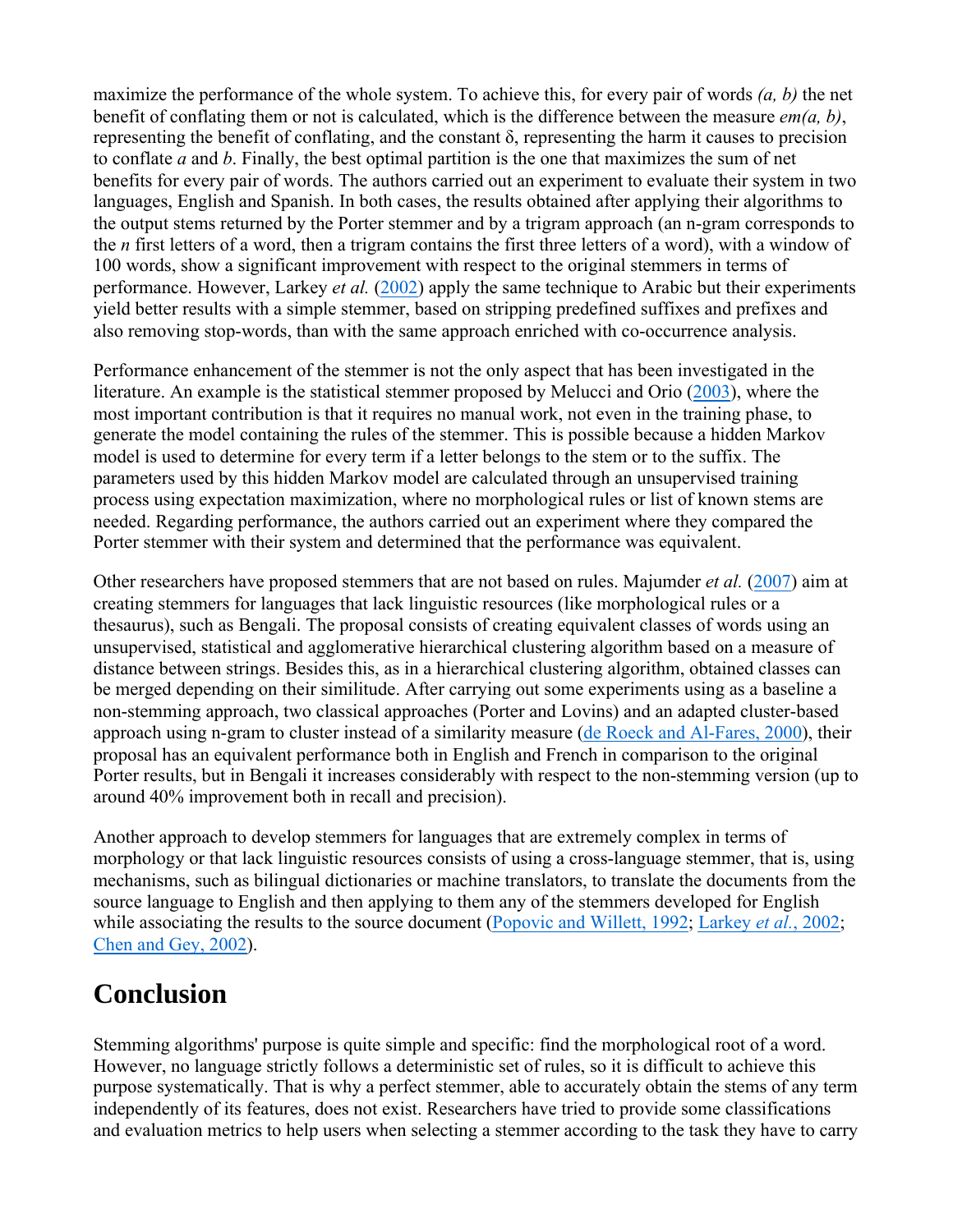out and to the expected results. To achieve this, two metrics, recall and precision, have been adopted as performance measures. The problem of these two metrics is that they are highly dependent on other processes of the information retrieval pipeline. In fact, both are related to the accuracy of the ordered list of documents that best answer an information need posed through a query. Stemming only allows a reduction of related words to the same morphological root, and then to abstract the words in documents to concepts at a higher semantic level, but other algorithms in the information retrieval pipeline are in charge of translating these concepts into multidimensional vectors and of figuring out the similitude between every document and the query, based on a similitude metric that must also be defined. Thus, many factors can have an influence on the precision and recall of an information retrieval application. The problem is that almost no researcher exposes under which exact conditions and information retrieval algorithms and metrics they carry out their experiments to evaluate the performance of stemmers. Therefore, it becomes quite difficult to compare performance measures obtained from different experiments and researchers, as we cannot ensure that all the algorithms and metrics used, except for the stemming algorithm, work at least equivalently. The result is that there is not a good solution to evaluate a stemmer individually and independently of other information retrieval process factors, in terms of precision and recall.

To avoid possible interferences from these other processes in the information retrieval pipeline, some approaches have been proposed to evaluate stemmers' performance without the need to embed stemming into an information retrieval process, such as quantifying how much they compress the input vocabulary or characterizing which types of errors they generate. On the one hand, we have seen that stemmers produce two types of errors (over-stemming and under-stemming), which in turn define the strength of the stemmer. This strength is one of the main features that define a stemmer, as the rest of the properties and metrics are related to it. If a user needs to classify a collection of documents so that the number of groups is as low as possible and each group contains most of the topic-related documents, then a stronger stemmer is suitable as they provide a high recall and have a high conflation rate. An example could be a student that needs to explore exhaustively all the documents related with a topic within a collection of documents: even if some of the retrieved documents do not belong to the topic, the user can be sure that the vast majority of those which do deal with the topic will be present in the output. Oppositely, if the task requires the classification to return highly coherent groups (where most of their documents are topic-related), even if two or more of these groups are related in some way, then the precision offered by a weak stemmer is one of the main features to consider. Notwithstanding, no researcher has proposed an objective and absolute measure of a stemmer's strength. In fact, proposed classifications have been done in a relative way by ordering the stemmers according to the values obtained for each of them in terms of under-stemming and overstemming (as strength directly depends on these two measures).

Besides these performance considerations, other constraints can have an influence on which stemmer is the best adapted to the needs of the user. For example, a strong stemmer can be the better option if the system has storage restrictions to handle the stemming process (e.g., smartphone), as these stemmers reduce considerably the dictionary associated to the documents that is needed to calculate the similitude measures between documents or between a document and a query. Even if no experiments have been explicitly proposed to evaluate the benefits or drawbacks of applying stemming or not in an information retrieval process, it is assumed that, as the dictionary of terms that is going to be manipulated by the subsequent algorithms in the information retrieval pipeline is considerably thinner, then their processing speed should also increase considerably. This can be a turning point in devices with hardware limitations (e.g., smartphones) or in remote systems where the exchanged dataflow should be as low as possible (e.g., client-server systems).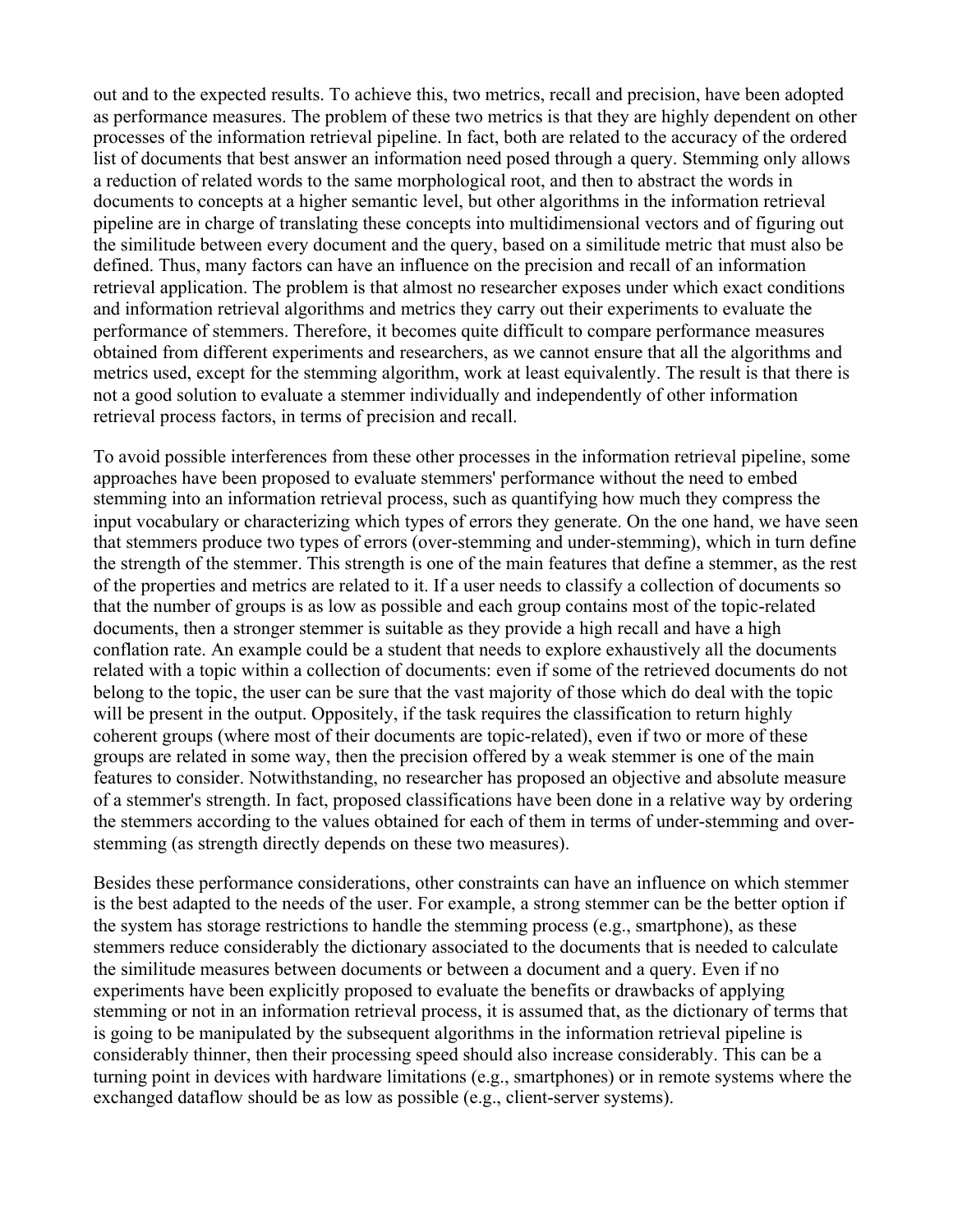With respect to the usefulness of stemming terms in an information retrieval system, there is not wide agreement. Nevertheless, all experiments seem to demonstrate that the nature and the length of the collection's documents directly influence the results. As we have seen, short documents like abstracts are perfect candidates for stemming, as the co-occurrence rate of their terms is lower, and then conflating related words can make hidden thematic relations flourish. Furthermore, languages that are highly inflective benefit much more from stemming as their terms are morphologically more related, and most of the derivations or inflections applied to related words are defined by rules that allow a straightforward recognition of the affixes. Finally, both the nature of the input documents (and their vocabulary) and the purpose of the application (search, explore, classify, etc.) greatly conditions the usefulness of applying stemming in an information retrieval application.

# **Acknowledgements**

This research work has been partially funded by the Spanish Ministry of Science and Innovation through research project TIN2009-14659-C03-02, and also by Universidad Politécnica de Madrid (UPM) through grant SBUPM-SIPMHXZ. The authors thank to copy-editors of the journal for their assistance in enabling them to satisfy the style requirements of the journal.

# **About the authors**

**Cristian Moral** is a Ph.D. Candidate in the Escuela Técnica Superior de Ingenieros Informáticos at Universidad Politécnica de Madrid, Spain. He received his Master of Science in Computer Science both from Universidad Politécnica de Madrid and from Politecnico di Torino (Italy). Cristian is member of the Decoroso Crespo Laboratory since 2011, where he has participated in some R&D projects in the area of virtual environments. His current research interests are information retrieval, visualization and manipulation through adaptive virtual environments and human-computer interaction. He can be contacted at:  $\text{cmoral}(\partial \text{fi.upm.es.})$ 

**Angélica de Antonio** has been faculty member in the Escuela Técnica Superior de Ingenieros Informáticos at the Universidad Politécnica de Madrid since 1990. She received her Ph.D. in Computer Science in 1994. Angelica is Director of the Decoroso Crespo Laboratory since 1995, where she has led several R&D projects in the areas of intelligent tutoring systems, e-learning, virtual environments and intelligent agents. Her current research interests focus on virtual and augmented reality, adaptive systems and human-computer interaction. She can be contacted at: angelica@fi.upm.es.

**Ricardo Imbert** is an associate professor in the Escuela Técnica Superior de Ingenieros Informáticos at the Universidad Politécnica de Madrid since 2000. He received his Ph.D. in Computer Science in 2005. Ricardo is member of the Decoroso Crespo Laboratory since 1996, where he has led several R&D projects in the areas of intelligent tutoring systems, intelligent software agents, virtual environments and adaptive interactive systems. His current research interests deal with cognitive agent architectures, agent-based software engineering, human-computer interaction and interactive systems. He can be contacted at:  $\mathbf{r}$  imbert $(\mathbf{a})$  fi.upm.es.

**Jaime Ramírez** is an assistant professor in the Escuela Técnica Superior de Ingenieros Informáticos at Universidad Politécnica de Madrid, Spain. He received his Ph.D. in Computer Science in 2002. Jaime is member of the Decoroso Crespo Laboratory since 1996, where he has participated in several R&D projects in the areas of intelligent tutoring systems, e-learning, virtual environments and intelligent agents. His current research interests are intelligent tutoring systems, virtual environments for training, and user and student modelling using ontologies and data mining. He can be contacted at: jramirez@fi.upm.es.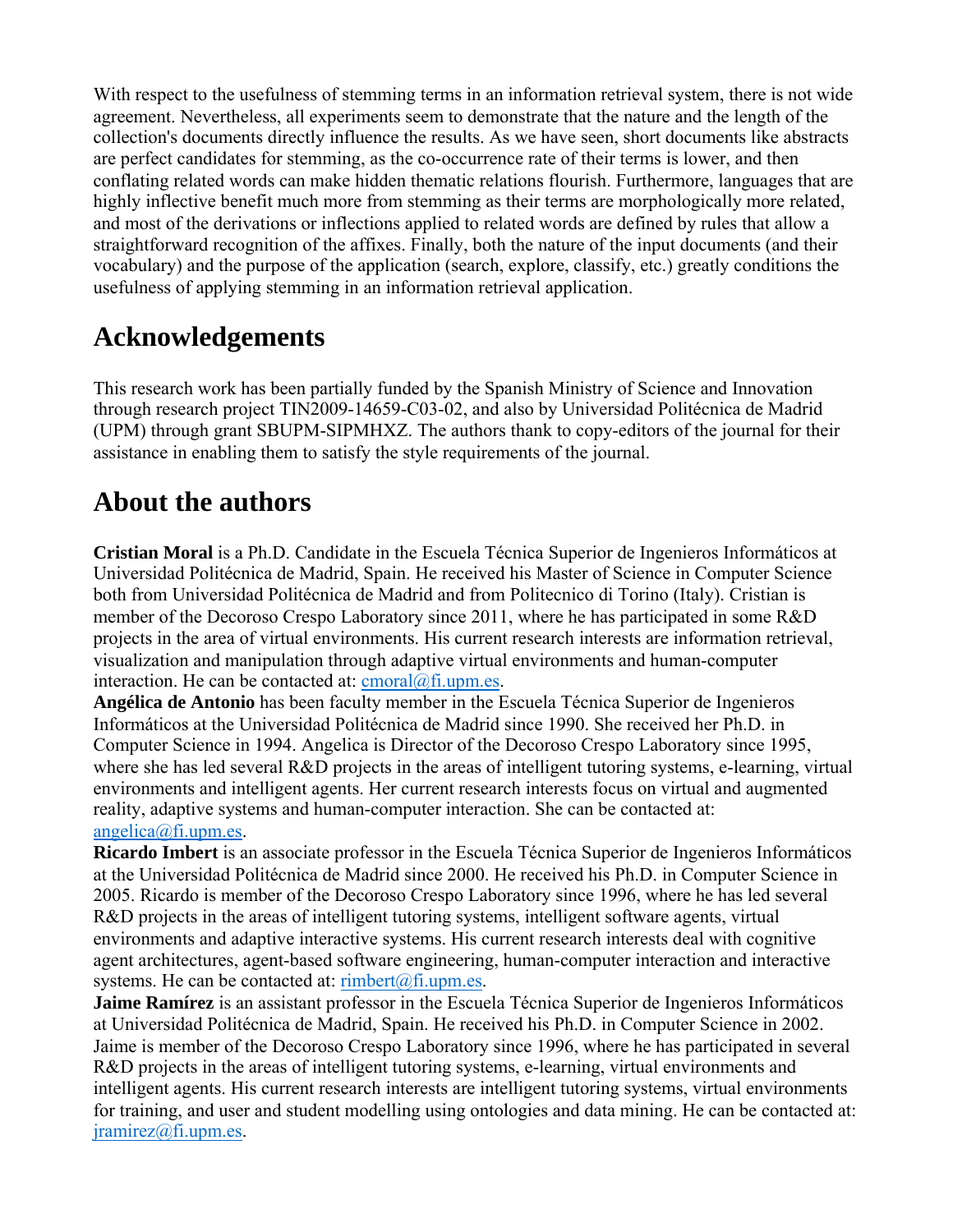**References**

- Adam, G., Asimakis, K., Bouras, C. & Poulopoulos, V. (2010). An efficient mechanism for stemming and tagging: the case of Greek language. In Rossitza Setchi, Ivan Jordanov, Robert
- J. Howlett and Lakhmi C. Jain , (Eds.), *Proceedings of the 14th International Conference on Knowledge-based and Intelligent Information and Engineering Systems*, **Part III**, 389-397. Berlin: Springer-Verlag.
- Aikhenvald, A.Y., Talmy, L., Bickel, B., Nichols, J., Corbett, G.G., Timberlake, A... *et al.*, Thompson, S. (2007). Language Typology and Syntactic Description. Volume 3: Grammatical Categories and the Lexicon. Shopen, T. (Ed.). Cambridge: Cambridge University Press
- Asian, J., Williams, H. E. & Tahaghoghi, S. M. (2005). Stemming Indonesian. *Proceedings of the 28th Australasian conference on Computer Science - ACSC '05*, **38**, 307-314. Newcastle, Australia: Australian Computer Society, Inc.
- Baeza-Yates, R. A. and Ribeiro-Neto, B. (1999). Modern information retrieval. Boston, MA: Addison-Wesley Longman Publishing Co., Inc.
- Bell, C. and Jones, K. P. (1979). Towards everyday language information retrieval systems via minicomputers. *Journal of the American Society for Information Science*, **30**(6), 334-339.
- Ben Abdessalem Karaa, W. (2013). A new stemmer to improve information. *International Journal of Network Security & Its Applications (IJNSA), 5*(4), 143-154
- Braschler, M. & Ripplinger, B. (2004). How effective is stemming and decompounding for German text retrieval? *Information Retrieval, 7*(3-4), 291-316.
- Chen, A. & Gey, F. (2002). Building an Arabic stemmer for information retrieval. *In Proceedings of TREC 2002*, 631-639. NIST, Gaithersburg.
- Chintala, D. R. & Reddy, E. M. (2013). An approach to enhance the CPI using Porter stemming algorithm. *International Journal of Advanced Research in Computer Science and Software Engineering, 3*(7), 1148-1156
- Çilden, E. K. (2010). *Stemming Turkish words using Snowball*. Retrieved 26 January 2014 from http://snowball.tartarus.org/algorithms/turkish/accompanying\_paper.doc. (Archived by WebCite® at http://www.webcitation.org/6MvJeR7Wz)
- Comrie, B. (1989). *Language universals and linguistic typology: syntax and morphology*. Chicago, IL: University of Chicago Press
- Dawson, J. (1974). Suffix removal and word conflation. *ALLC Bulletin, 2*(3), 33-46
- de Roeck, A. N. & Al-Fares, W. (2000). A morphologically sensitive clustering algorithm for identifying Arabic roots. In *Proceedings of the 38th Annual Meeting on Association for Computational Linguistics*, (pp. 199-206). Stroudsburg, PA: Association for Computational Linguistics.
- Dinçer, B.T. (2003). Stemming in agglutinative languages: a probabilistic stemmer for Turkish. In A. Yazıcı and C. Sener, (Eds.), *Computer and Information Sciences - ISCIS 2003*, (pp. 244-251.) Berlin: Springer
- Ekmekçioglu, F. Ç., Lynch, M. F. & Willett, P. (1996). Stemming and n-gram matching for term conflation in Turkish texts. *Information Research, 2*(2), paper 13. Retrieved from http://www.informationr.net/ir/2-2/paper13.html (Archived by WebCite® at http://www.webcitation.org/6NbaMhEBc)
- Eryiğit, G. C. & Adalı, E. (2004). An affix stripping morphological analyzer for Turkish. In M. H. Hamza, (Ed.), *Proceedings of the International Conference on Artificial Intelligence and Applications - AIA'04*, (pp. 299-304). Innsbruck, Austria: ACTA Press.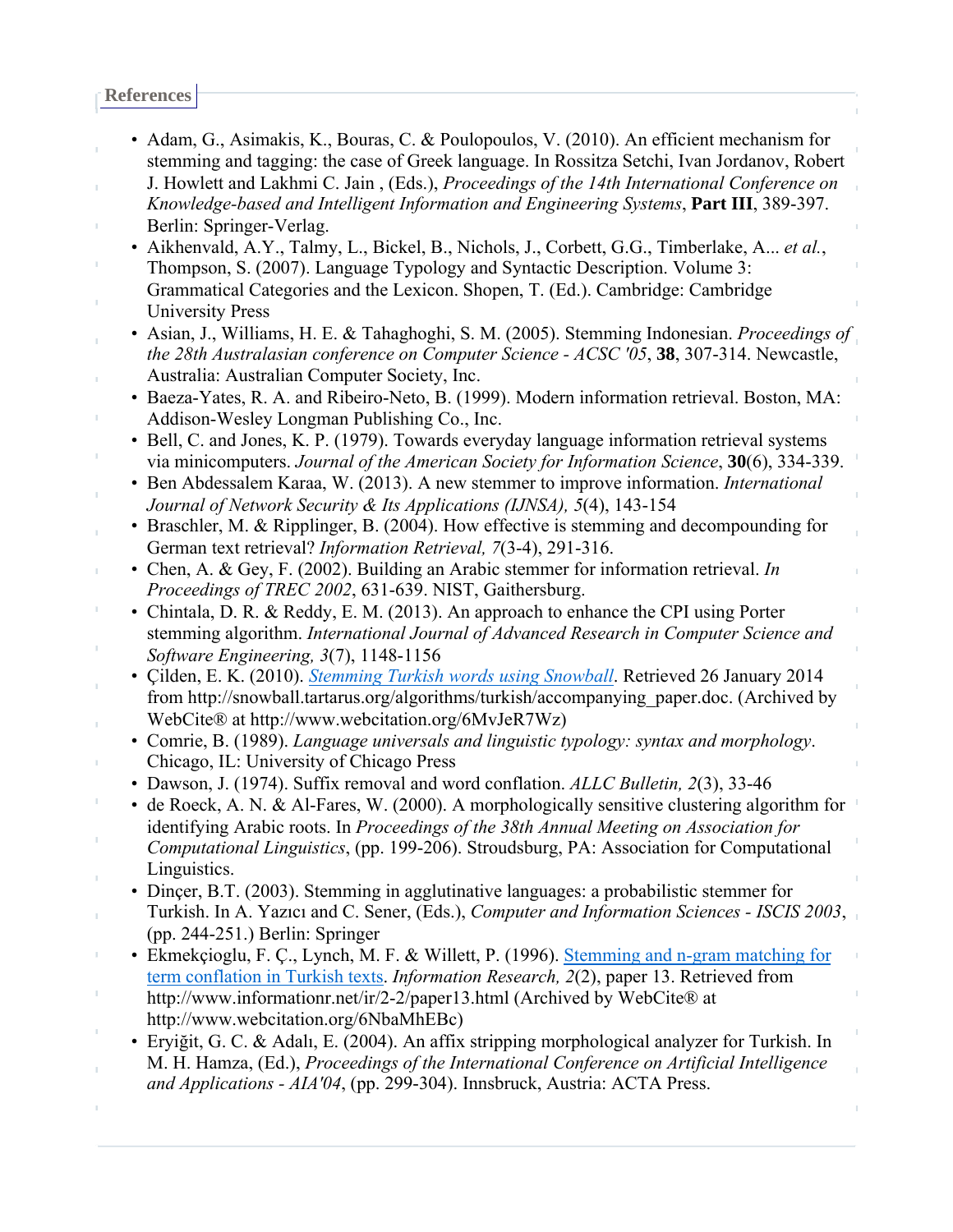- Fernández, A., Díaz, J., Gutiérrez, Y. & Muñoz, R. (2011). An unsupervised method to improve Spanish stemmer. In *Proceedings of the 16th International Conference on Natural Language Processing and Information Systems*, (pp. 221-224). Berlin: Springer-Verlag.
- Frakes, W. B. (1984). Term conflation for information retrieval. *In Proceedings of the 7th annual international ACM SIGIR conference on Research and development in information retrieval*, (pp. 383-389). Swinton, UK: British Computer Society.
- Frakes, W.B. & Fox, C.J. (2003). Strength and similarity of affix removal stemming algorithms. *SIGIR Forum, 37*(1), 26-30.
- García Figuerola, L.C., Gómez-Díaz, R., Zazo Rodríguez, Á. F. & Alonso Berrocal, J. L. (2001). Stemming in Spanish: a first approach to its impact on information retrieval. *Results of the CLEF 2001 Cross-Language System Evaluation Campaign. Working Notes for the CLEF 2001 Workshop*, (pp. 197-202). Springer-Verlag
- Hankamer, J. (1984). *Turkish generative morphology and morphological parsing.* Paper presented at the *Second International Conference on Turkish Linguistics*, Istanbul, Turkey
- Harman, D. (1991). How effective is suffixing? *Journal of the American Society for Information Science, 42*(1), 7-15.

 $\bar{\mathbb{F}}$ 

- Hull, D. A. (1996). Stemming algorithms a case study for detailed evaluation. *Journal of the American Society for Information Science, 47*, 70-84
- Kent, A., Berry, M. M., Luehrs, F. U. & Perry, J. W. (1955). Machine literature searching VIII. Operational criteria for designing information retrieval systems. *American Documentation, 6*(2), 93-101
- Kettunen, K. (2009). Reductive and generative approaches to management of morphological variation of keywords in monolingual information retrieval: an overview. *Journal of Documentation, 65*(2), 267-290
- Kettunen, K., Kunttu, T. & Järvelin, K. (2005). To stem or lemmatize a highly inflectional language in a probabilistic IR environment? *Journal of Documentation, 61*(4), 476-496
- Korenius, T., Laurikkala, J., Järvelin, K. & Juhola, M. (2004). Stemming and lemmatization in the clustering of Finnish text documents. In *Proceedings of the thirteenth ACM International Conference on Information and Knowledge Management*, (pp. 625-633). New York, NY: ACM Press.
- Kraaij, W. & Pohlmann, R. (1994). Porter's stemming algorithm for Dutch. In L.G.M. Noordman & W.A.M. de Vroomen (Eds.), *Informatiewetenschap 1994: Wetenschappelijke bijdragen aan de derde STINFON Conferentie*, (pp. 167-180). Leiden, Netherlands: Stichting Informatiewetenschap Nederland
- Kraaij, W. & Pohlmann, R. (1996). Viewing stemming as recall enhancement. In *Proceedings of the 19th Annual International ACM SIGIR Conference on Research and Development in Information Retrieval*, (pp. 40-48.) New York, NY: ACM Press.
- Krovetz, R. (1993). Viewing morphology as an inference process. In *Proceedings of the 16th Annual International ACM SIGIR Conference on Research and Development in Information Retrieval*, 191-202. New York, NY: ACM Press.
- Larkey, L.S., Ballesteros, L. & Connell, M. E. (2002). Improving stemming for Arabic information retrieval: light stemming and co-occurrence analysis. In *Proceedings of the 25th annual International ACM SIGIR Conference on Research and Development in Information Retrieval*, (pp. 275-282). New York, NY: ACM Press.
- Lennon, M., Pierce, D. S., Tarry, B. D. & Willett, P. (1988). Document retrieval systems. In P. Willett (Ed.), *Document retrieval systems*, (pp. 99-105). London: Taylor Graham Publishing.
- Lovins, J. B. (1968). Development of a stemming algorithm. *Mechanical Translation and Computational Linguistics, 11*(1/2), 22-31. Retrieved 26 January 2014 from http://mt-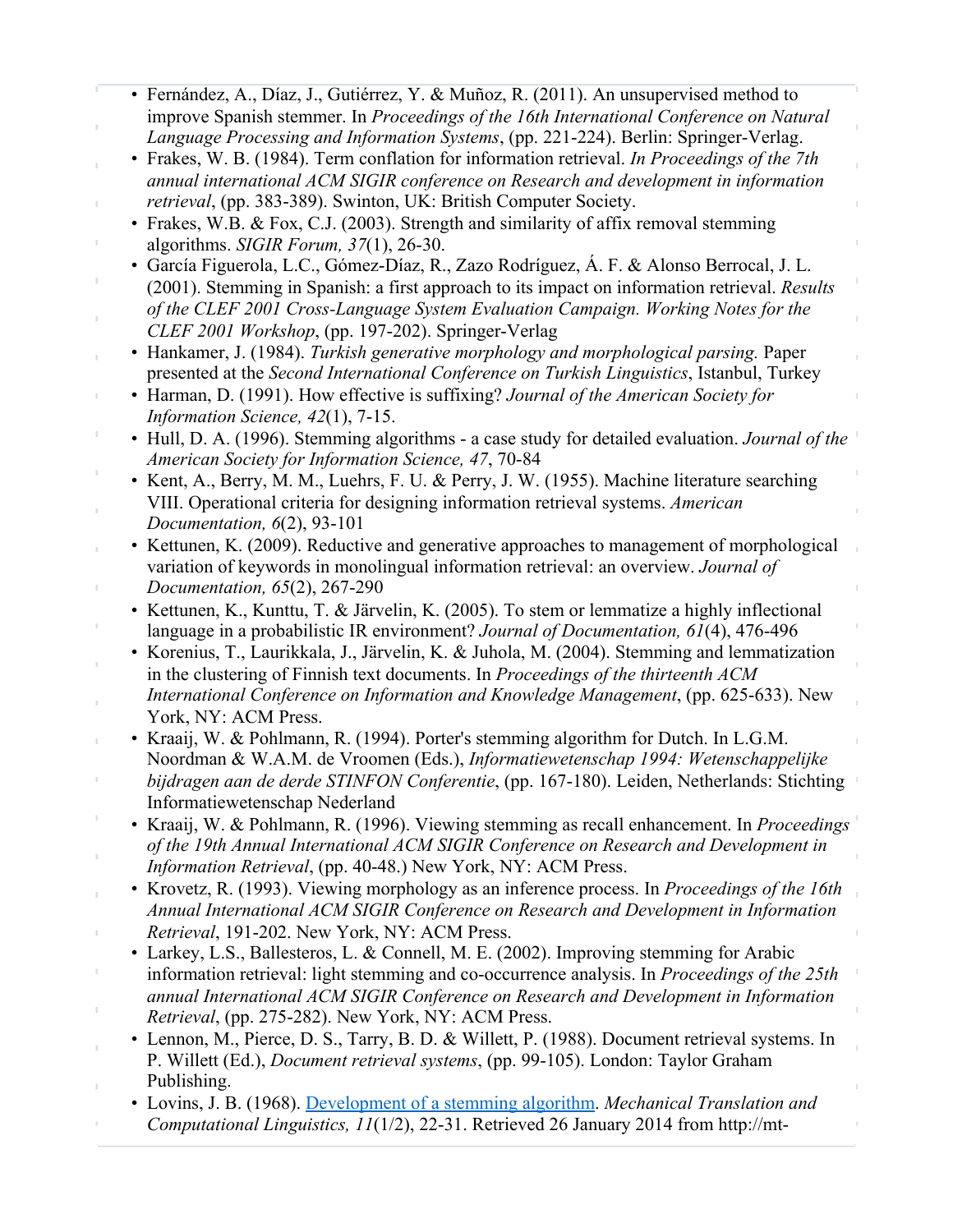archive.info/MT-1968-Lovins.pdf. (Archived by WebCite® at

- http://www.webcitation.org/6MmQ25qVU)
- Luhn, H. P. (1957). A statistical approach to mechanized encoding and searching of literary information. *IBM Journal of Research and Development, 1*(4), 309-317.
- Majumder, P., Mitra, M. & Pal, D. (2008). Bulgarian, Hungarian and Czech stemming using YASS. In Carol Peters, Valentin Jijkoun, Thomas Mandl, Henning Müller, Douglas W. Oard, Anselmo Peñas, Vivien Petras & Diana Santos (Eds.), *Advances in multilingual and*
- *multimodal information retrieval: 8th Workshop of the Cross-Language Evaluation Forum, CLEF 2007, Budpest, Hungary, September 2007. Revised selected papers*, (pp. 49-56).
- Berlin: Springer-Verlag. (Lecture Notes in Computer Science, 5152).
- Majumder, P., Mitra, M., Parui, S. K., Kole, G., Mitra, P. & Datta, K. (2007). YASS: yet another suffix stripper. *ACM Transactions on Information Systems, 25*(4), paper 18. Retireved from http://cse.iitkgp.ac.in/~pabrita/paper/stemmer.pdf (Archived by WebCite® at http://www.webcitation.org/6NbketMkE)
- Manning, C. D., Raghavan, P. & Schütze, H. (2008). *Introduction to information retrieval*. New York, NY: Cambridge University Press
- Mayfield, J. & McNamee, P. (2003). Single n-gram stemming. In *Proceedings of the 26th Annual International ACM SIGIR Conference on Research and Development in Informaion Retrieval*, (pp. 415-416). New York, NY: ACM Press.
- Melucci, M. & Orio, N. (2003). A novel method for stemmer generation based on hidden Markov models. In *Proceedings of the Twelfth International Conference on Information and Knowledge Management*, (pp. 131-138). New York, NY: ACM Press.
- Meyer, C. F. (2010). *Introducing English linguistics*. Cambridge: Cambridge University Press
- Miller, G. A. (1995). WordNet: a lexical database for English. *Communications of the ACM, 38*(11), 39-41.
- Moulinier, I., McCulloh, J. A. & Lund, E. (2001). West Group at CLEF 2000: Non-English monolingual retrieval. In *Revised Papers from the Workshop of Cross-Language Evaluation Forum on Cross-Language Information Retrieval and Evaluation*, (pp. 253-260). London: Springer-Verlag.
- Orengo, V. & Huyck, C. (2001). A stemming algorithm for the Portuguese language. In *Proceedings of the Eighth International Symposium on String Processing and Information Retrieval 2001 (SPIRE 2001)*, (pp. 186-193). Laguna de San Rafael, Chile: IEEE Computer Society Press.
- Otxandorena, M. (2010). *A Basque stemming algorithm*. Retrieved 26 January 2014 from http://snowball.tartarus.org/algorithms/basque/stemmer.html. (Archived by WebCite® at http://www.webcitation.org/6MmQC5KbS)
- Paice, C. D. (1990). Another stemmer. *SIGIR Forum, 24*(3), 56-61.
- Paice, C. D. (1994). An evaluation method for stemming algorithms. In *Proceedings of the 17th Annual International ACM SIGIR Conference on Research and Development in Information Retrieval*, (pp. 42-50). New York, NY: Springer-Verlag.
- Patil, C. G. & Patil, S. S. (2013). Use of Porter stemming algorithm and SVM for emotion extraction from news headlines. *International Journal of Electronics, Communication & Soft Computing Science and Engineering, 2*(7), 9-13
- Peng, F., Ahmed, N., Li, X. & Lu, Y. (2007). Context sensitive stemming for Web search. In *Proceedings of the 30th Annual International ACM SIGIR Conference on Research and Development in Information Retrieval*, (pp. 639-646). New York, NY: ACM Press.
- Pirkola, A. (2001). Morphological typology of languages for IR. *Journal of Documentation, 57*(3), 330-348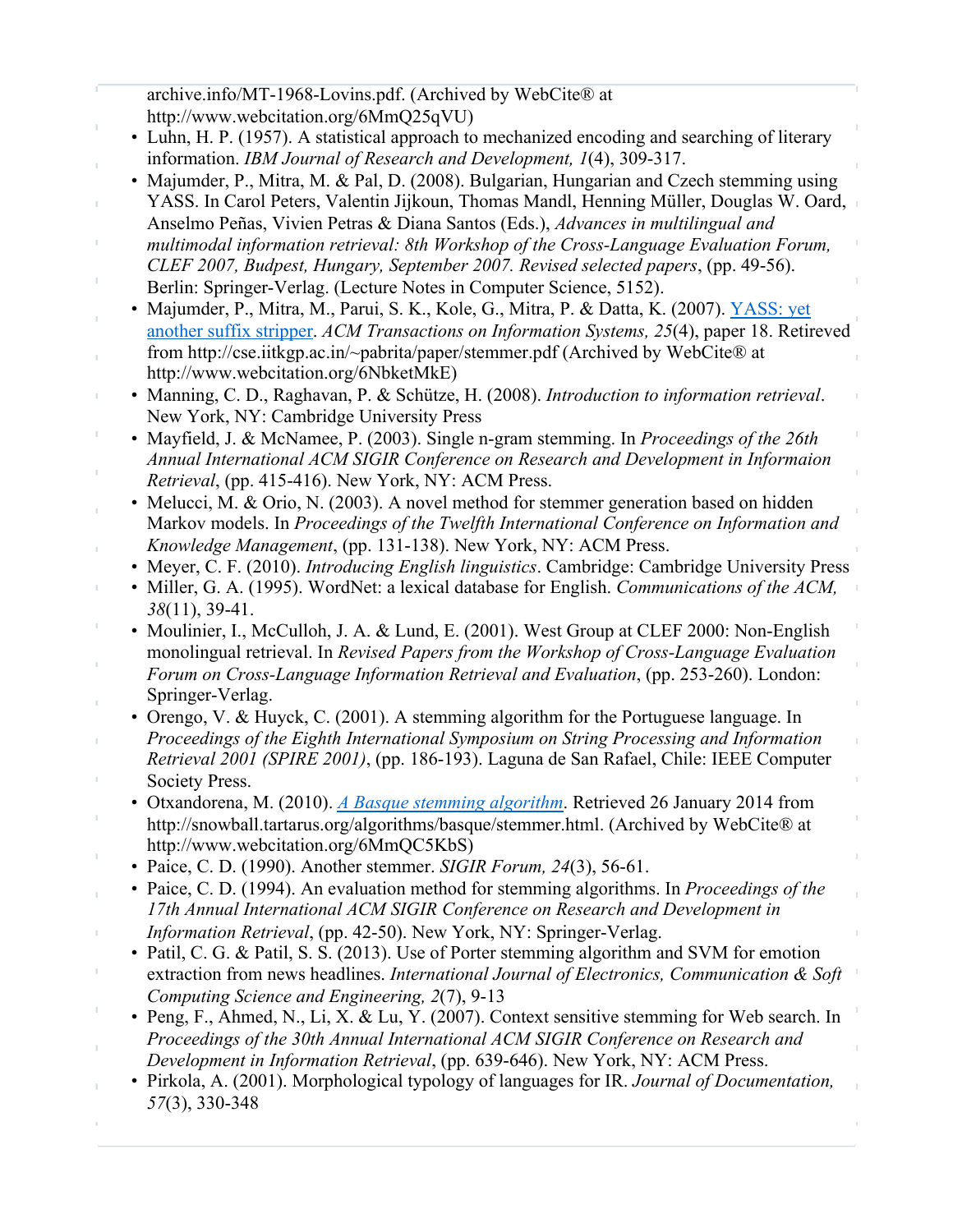- Popovic, M. & Willett, P. (1992). The effectiveness of stemming for natural-language access to Slovene textual data. *Journal of the American Society for Information Science, 43*(5), 384- 390.
- Porter, M. F. (1980). An algorithm for suffix stripping. *Program: Electronic Library and Information Systems, 40*(3), 211-218.
- Porter, M. F. (2001). Snowball: a language for stemming algorithms. Retrieved 26 January 2014 from http://snowball.tartarus.org/texts/introduction.html. (Archived by WebCite® at http://www.webcitation.org/6MmQJZdhV)
- Salton, G. (1971). *The SMART retrieval system experiments in automatic document processing*. Upper Saddle River, NJ: Prentice-Hall, Inc.
- Salton, G. (1989). *Automatic text processing: the transformation, analysis, and retrieval of information by computer*. Boston, MA: Addison-Wesley Longman Publishing Co., Inc.
- Smirnov, I. (2008). *Overview of stemming algorithms*. Retrieved 26 January 2014 from http://the-smirnovs.org/info/stemming.pdf. (Archived by WebCite® at http://www.webcitation.org/6MmQO7y0Sv)
- Taghva, K., Elkhoury, R. & Coombs, J. (2005). Arabic stemming without a root dictionary. In *Proceedings of the International Conference on Information Technology: Coding and Computing (ITCC'05), Volume I*, (pp. 152-157). Washington, DC: IEEE Computer Society.
- Van Rijsbergen, C. J. (1979). *Information Retrieval*. (2nd. ed.). Newton, MA: Butterworth-Heinemann
- Voorhees, E. M. (1994). Query expansion using lexical-semantic relations. In *Proceedings of the 17th Annual International ACM SIGIR Conference on Research and Development in Information Retrieval*, (pp. 61-69). New York, NY: Springer-Verlag.
- Whaley, L. J. (1997). *Introduction to typology: the unity and diversity of language*. Thousand Oaks, CA: Sage Publications.
- Xerox Corporation Ltd. (1994). *Xerox linguistic database reference* (English version 1.1.4). Norwalk, CT: Xerox Corporation Ltd.
- Xu, J. & Croft, W.B. (1998). Corpus-based stemming using cooccurrence of word variants. *ACM Transactions on Information Systems, 16*(1), 61-81.

**How to cite this paper** 

Moral, C., de Antonio, A., Imbert, R. & Ramírez, J. (2014). A survey of stemming algorithms in information retrieval/ *Information Research*, **19**(1) paper 605. [Available at http://InformationR.net/ir/19-1/paper605.html]

**Find other papers on this subject**

| <b>Scholar Search</b><br><b>Google Search</b>                 | <b>Bing</b>                               |  |  |
|---------------------------------------------------------------|-------------------------------------------|--|--|
|                                                               | Check for citations, using Google Scholar |  |  |
| Like<br><b>Tweet</b><br>$\overline{0}$                        |                                           |  |  |
| 47<br>© the authors, 2014.<br>Last updated: 22 February, 2014 |                                           |  |  |